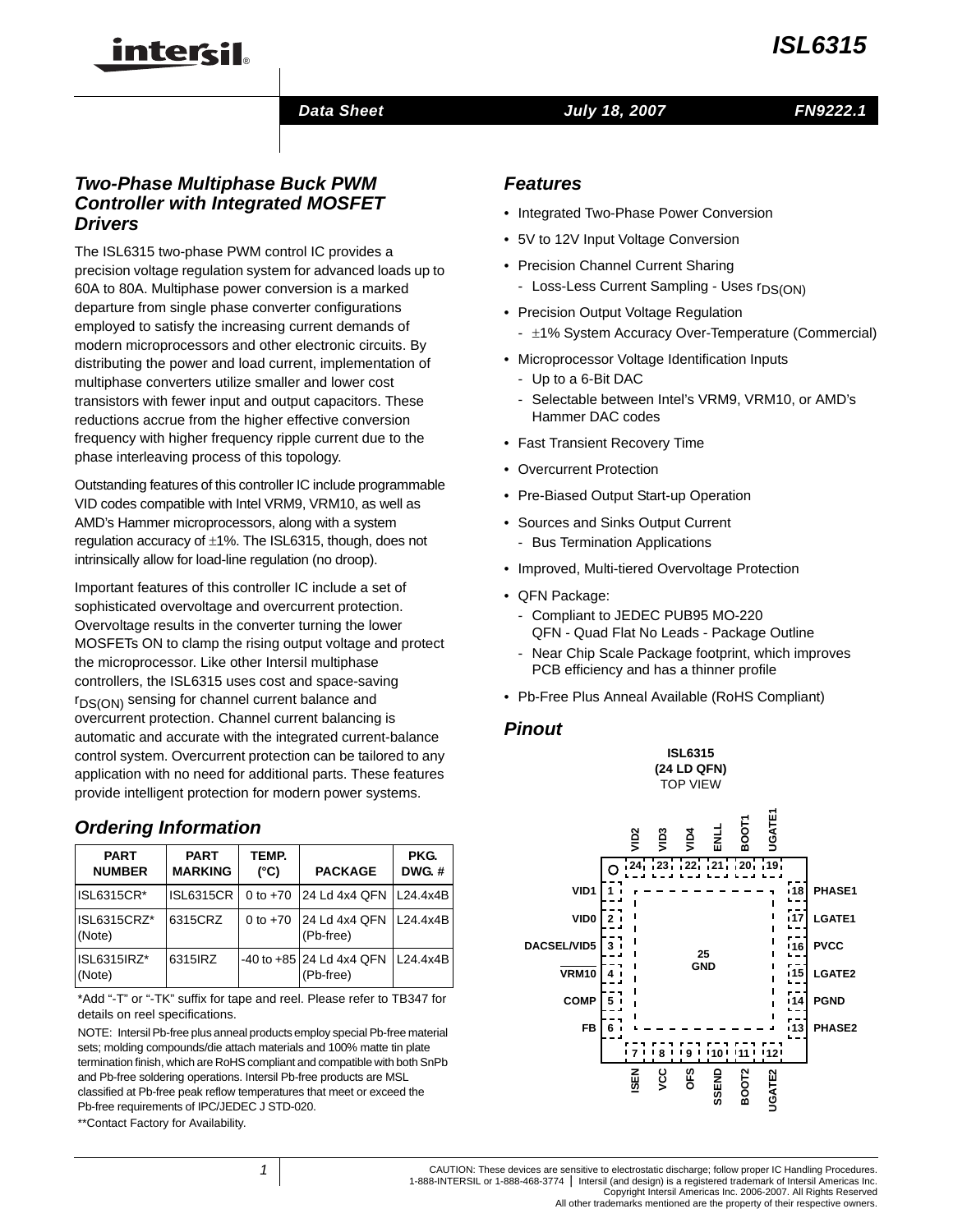*Block Diagram*



*ISL6315*

FN9222.1<br>July 18, 2007 July 18, 2007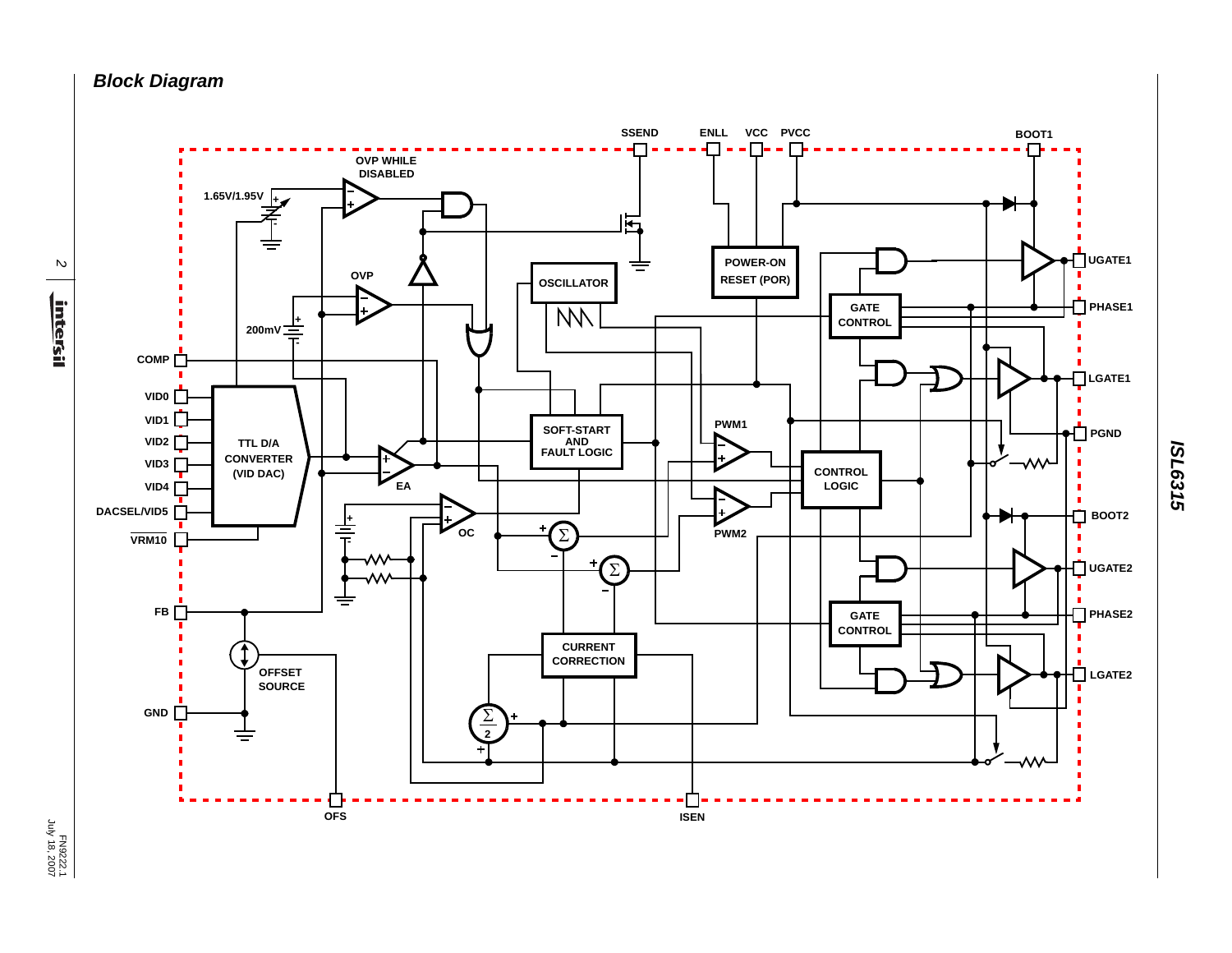*Simplified Power System Diagram*





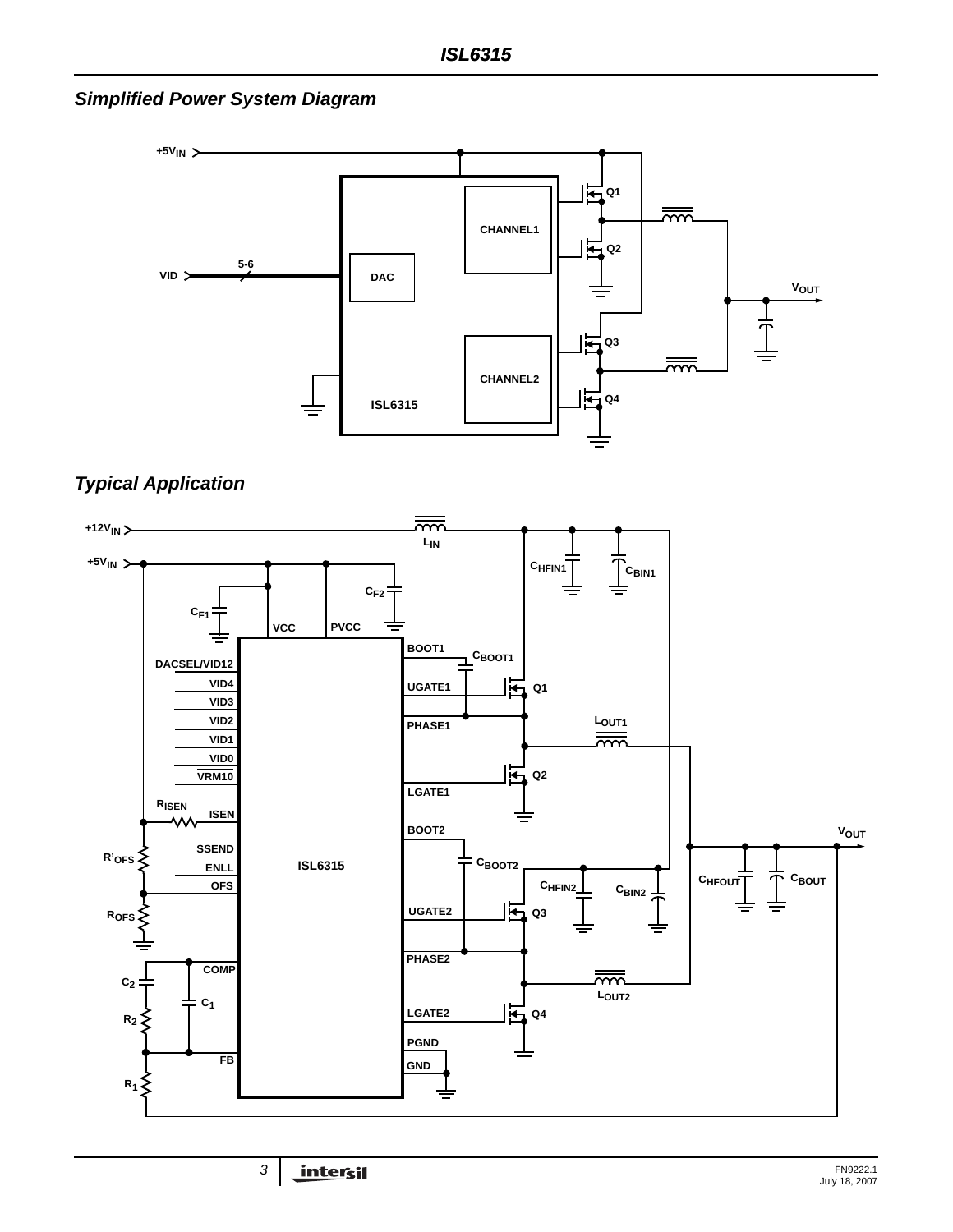### **Absolute Maximum Ratings**

| Absolute Boot Voltage, $V_{\text{BNOT}}$ PGND - 0.3V to PGND + 27V                   |
|--------------------------------------------------------------------------------------|
| Phase Voltage, $V_{\text{PHASE}}$ $V_{\text{BNOT}}$ - 7V to $V_{\text{BNOT}}$ + 0.3V |
| Upper Gate Voltage, $V_{LIGATE}$ $V_{PHASE}$ - 0.3V to $V_{BNOT}$ + 0.3V             |
| Lower Gate Voltage, $V_{LGATE}$ PGND - 0.3V to VCC + 0.3V                            |
| Input, Output, or I/O Voltage $\ldots \ldots$ GND - 0.3V to VCC + 0.3V               |
| ESD Classification HBM Class 1 JEDEC STD                                             |

## **Recommended Operating Conditions**

### **Thermal Information**

| <b>Thermal Resistance</b>                        |    | $\theta$ IA (°C/W) $\theta$ IC (°C/W) |
|--------------------------------------------------|----|---------------------------------------|
| $QFN$ Package (Notes 1, 2)                       | 45 | 7.5                                   |
|                                                  |    |                                       |
| Maximum Storage Temperature Range-65°C to +150°C |    |                                       |
|                                                  |    |                                       |
| http://www.intersil.com/pbfree/Pb-FreeReflow.asp |    |                                       |

*CAUTION: Do not operate at or near the maximum ratings listed for extended periods of time. Exposure to such conditions may adversely impact product reliability and result in failures not covered by warranty.*

#### NOTES:

- <span id="page-3-0"></span>1.  $θ_{JA}$  is measured in free air with the component mounted on a high effective thermal conductivity test board with "direct attach" features. See Tech Brief TB379.
- <span id="page-3-1"></span>2. For  $\theta_{\text{JC}}$ , the "case temp" location is the center of the exposed metal pad on the package underside.

### **Electrical Specifications** Test Conditions: V<sub>CC</sub> = 5V, T<sub>J</sub> = 0°C to +85°C, Unless Otherwise Specified

| <b>PARAMETER</b>                           | <b>TEST CONDITIONS</b>                          | <b>MIN</b>               | <b>TYP</b>     | <b>MAX</b>               | <b>UNITS</b> |
|--------------------------------------------|-------------------------------------------------|--------------------------|----------------|--------------------------|--------------|
| <b>BIAS SUPPLY AND INTERNAL OSCILLATOR</b> |                                                 |                          |                |                          |              |
| Input Bias Supply Current                  | $I_{VCC}$ ; ENLL = high                         | $\blacksquare$           | 4              | 6                        | mA           |
| VCC POR (Power-On Reset) Threshold         | <b>VCC Rising</b>                               | 4.2                      | 4.4            | 4.6                      | V            |
|                                            | <b>VCC Falling</b>                              | 3.7                      | 3.9            | 4.1                      | $\vee$       |
| PVCC POR (Power-On Reset) Threshold        | <b>PVCC Rising</b>                              | $\blacksquare$           | 4.3            | $\overline{a}$           | $\mathsf{V}$ |
|                                            | <b>PVCC Falling</b>                             | $\overline{a}$           | 3.3            | $\blacksquare$           | V            |
| Switching Frequency (per channel)          | $T_J = +25$ °C to $+85$ °C                      | 189                      | 222            | 255                      | kHz          |
|                                            | $T_{\rm J} = -40^{\circ}C$                      | 166                      | 205            | 241                      | kHz          |
| Oscillator Ramp Amplitude                  | $V_{P-P}$                                       | $\overline{\phantom{a}}$ | 1.33           | $\overline{\phantom{a}}$ | V            |
| Maximum Duty Cycle (Note 3)                |                                                 | $\blacksquare$           | 67             | $\blacksquare$           | $\%$         |
| <b>CONTROL THRESHOLDS</b>                  |                                                 |                          |                |                          |              |
| <b>ENLL Rising Threshold</b>               |                                                 | ÷,                       | 0.645          | $\blacksquare$           | V            |
| <b>ENLL Falling Threshold</b>              |                                                 |                          | 0.567          | $\blacksquare$           | mV           |
| <b>REFERENCE AND DAC</b>                   |                                                 |                          |                |                          |              |
| <b>System Accuracy</b>                     |                                                 | $-1$                     | $\blacksquare$ | $\mathbf{1}$             | %            |
|                                            | $T_{\text{H}} = -40^{\circ}C$ to $+85^{\circ}C$ | $-1.5$                   | $\overline{a}$ | 1.5                      | $\%$         |
| DAC Input Low Voltage                      |                                                 | $\blacksquare$           | $\overline{a}$ | 0.4                      | $\vee$       |
| DAC Input High Voltage                     |                                                 | 0.8                      | $\blacksquare$ | $\blacksquare$           | V            |
| DAC Input Pull-Up Current                  | $VIDx = 0V$                                     |                          | 45             | $\blacksquare$           | $\mu$ A      |
| <b>ERROR AMPLIFIER</b>                     |                                                 |                          |                |                          |              |
| DC Gain (Note 3)                           | $R_1 = 10k$ to ground                           | $\blacksquare$           | 96             | $\blacksquare$           | dB           |
| Gain-Bandwidth Product (Note 3)            | $C_L$ = 100pF, $R_L$ = 10k to ground            | ÷,                       | 20             |                          | <b>MHz</b>   |
| Slew Rate (Note 3)                         | $C_L = 100pF$ , Load = $\pm 400\mu A$           | $\blacksquare$           | 8              | $\blacksquare$           | $V/\mu s$    |
| Maximum Output Voltage                     | $Load = 1mA$                                    |                          | 4.20           |                          | V            |
| Minimum Output Voltage                     | $Load = -1mA$                                   |                          | 0.80           | 0.90                     | $\vee$       |
| <b>OVERCURRENT PROTECTION</b>              |                                                 |                          |                |                          |              |
| <b>Overcurrent Trip Level</b>              |                                                 | $72\,$                   | 95             | 115                      | μA           |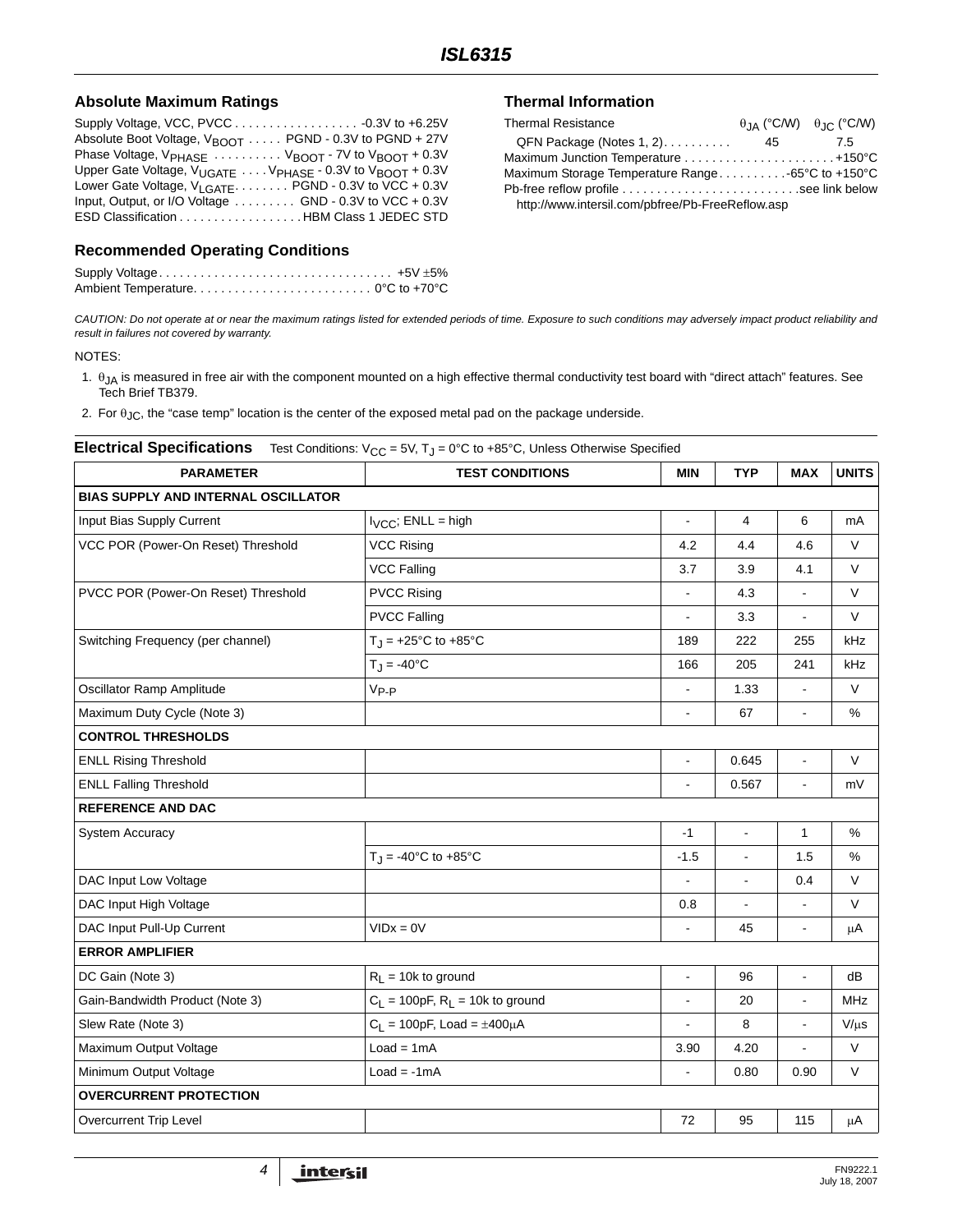## *ISL6315*

**Electrical Specifications** Test Conditions: V<sub>CC</sub> = 5V, T<sub>J</sub> = 0°C to +85°C, Unless Otherwise Specified (Continued)

| <b>PARAMETER</b>                        | <b>TEST CONDITIONS</b>                                | MIN            | <b>TYP</b>             | <b>MAX</b>     | <b>UNITS</b> |
|-----------------------------------------|-------------------------------------------------------|----------------|------------------------|----------------|--------------|
| <b>PROTECTION</b>                       |                                                       |                |                        |                |              |
| Overvoltage Threshold while IC Disabled | VRM9.0 configuration                                  | 1.90           | 1.95                   | 2.00           | V            |
|                                         | Hammer and VRM10.0 configurations                     | 1.60           | 1.65                   | 1.70           | $\vee$       |
| Overvoltage Threshold                   | FB Rising                                             | $\blacksquare$ | <b>VID</b><br>$+200mV$ | $\blacksquare$ | $\vee$       |
| Overvoltage Hysteresis                  |                                                       |                | 100                    |                | mV           |
| <b>SWITCHING TIME</b>                   |                                                       |                |                        |                |              |
| UGATE Rise Time (Note 3)                | $t_{\text{RUGATE}}$ , $V_{\text{VCC}}$ = 5V, 3nF Load |                | 8                      |                | ns           |
| LGATE Rise Time (Note 3)                | t <sub>RLGATE;</sub> V <sub>VCC</sub> = 5V, 3nF Load  |                | 8                      |                | ns           |
| UGATE Fall Time (Note 3)                | t <sub>FUGATE;</sub> V <sub>VCC</sub> = 5V, 3nF Load  |                | 8                      |                | ns           |
| LGATE Fall Time (Note 3)                | tFLGATE; V <sub>VCC</sub> = 5V, 3nF Load              |                | 4                      |                | ns           |
| UGATE Turn-On Non-overlap (Note 3)      | tpDHUGATE; V <sub>VCC</sub> = 5V, 3nF Load            |                | 8                      |                | ns           |
| LGATE Turn-On Non-overlap (Note 3)      | tpDHLGATE; V <sub>VCC</sub> = 5V, 3nF Load            |                | 8                      | ۰              | ns           |
| <b>OUTPUT</b>                           |                                                       |                |                        |                |              |
| <b>Upper Drive Source Resistance</b>    | 100mA Source Current                                  |                | 1.0                    | 2.5            | Ω            |
| <b>Upper Drive Sink Resistance</b>      | 100mA Sink Current                                    |                | 1.0                    | 2.5            | Ω            |
| Lower Drive Source Resistance           | 100mA Source Current                                  |                | 1.0                    | 2.5            | Ω            |
| <b>Lower Drive Sink Resistance</b>      | 100mA Sink Current                                    |                | 0.4                    | 1.0            | Ω            |

NOTES:

<span id="page-4-0"></span>3. Limits should be considered typical and are not production tested.

# *Timing Diagram*



# <span id="page-4-1"></span>*Functional Pin Description*

### *VCC (Pin 8)*

Bias supply for the IC's small-signal circuitry. Connect this pin to a 5V supply and locally decouple using a quality 0.1μF ceramic capacitor.

### *PVCC (Pin 16)*

Power supply pin for the MOSFET drives. Connect this pin to a 5V supply and locally decouple using a quality 1μF ceramic capacitor.

### *GND and PGND (Pins 25 and 14)*

Connect these pins to the circuit ground using the shortest possible paths. All internal small-signal circuitry is referenced to the GND pin. LGATE drive is referenced to the PGND pin.

### *VID0-4 (Pins 2, 1, 24-22)*

Voltage identification inputs from microprocessor. These pins respond to TTL logic thresholds. The ISL6315 decodes the VID inputs to establish the output voltage; see VID Tables for correspondence between DAC codes and output voltage settings. These pins are internally pulled high, to approximately 1.2V, by 40μA (typically) internal current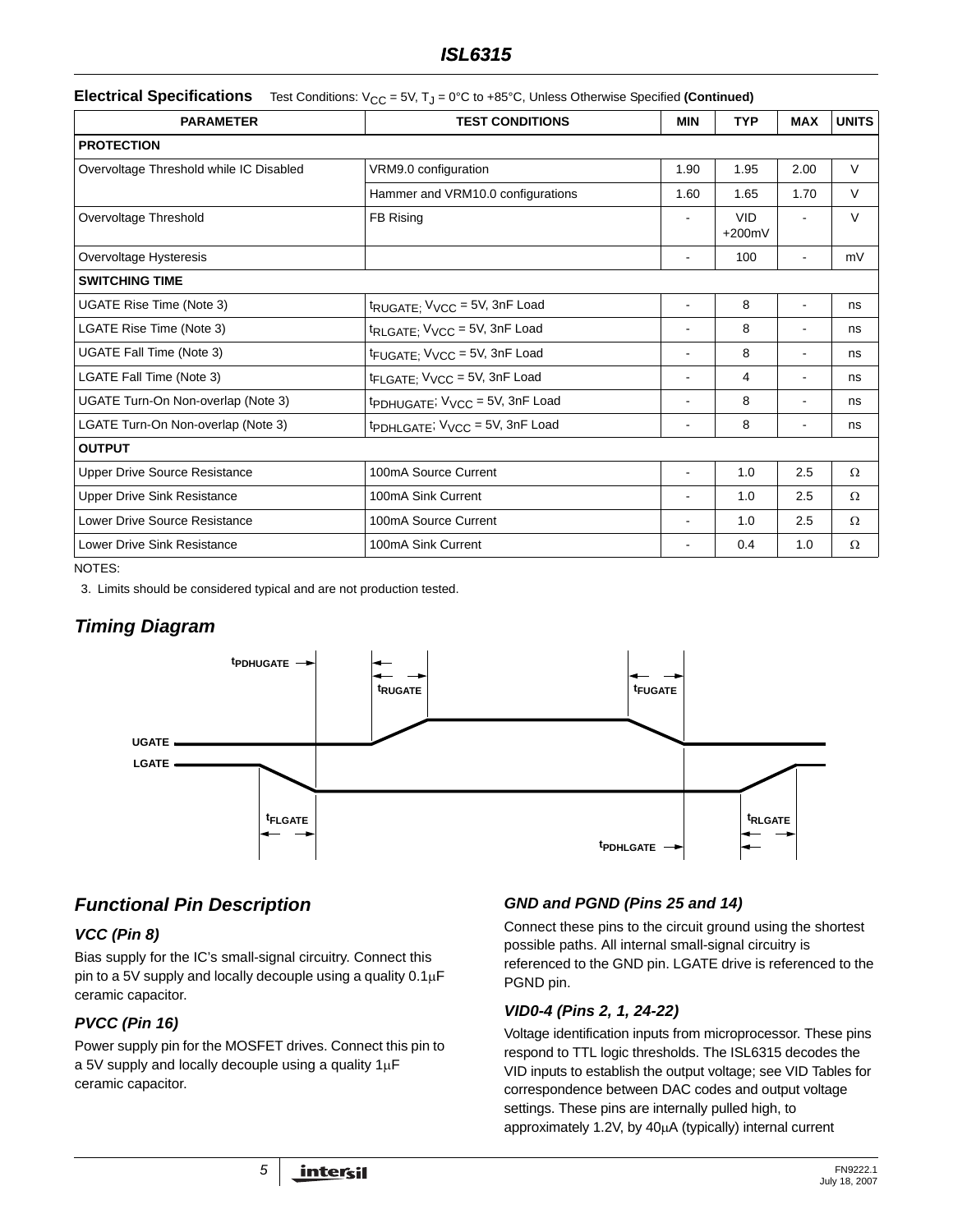sources; the internal pull-up current decrease to 0 as the VID voltage approaches the internal pull-up voltage. All VID pins are compatible with external pull-up voltages not exceeding the IC's bias voltage.

### *DACSEL/VID5 (Pin 3)*

If VRM10 pin is grounded, DACSEL/VID5 represents the 6th voltage identification input from the VRM10-compliant microprocessor, otherwise known as VID5. If VRM10 pin is open or pulled high, DACSEL/VID5 selects the compliance standard for the internal DAC: pulled to ground it encodes the DAC with AMD Hammer VID codes, while left open or pulled high, it encodes the DAC with Intel VRM9.0 codes.

### *VRM10 (Pin 4)*

This pin selects VRM10.0 DAC compliance when grounded. Left open, it allows selection of either VRM9.0 or Hammer DAC compliance via DACSEL pin.

### *ENLL (Pin 21)*

This pin is a precision-threshold (approximately 0.6V) enable pin. Held low, this pin disables controller operation. Pulled high, the pin enables the controller for operation.

### *FB and COMP (Pins 6, 5)*

The internal error amplifier's inverting input and output respectively. These pins are connected to the external network used to compensate the regulator's feedback loop.

An internal current source injects the offset (OFS) current sampled into the FB pin. Pulling COMP to ground through an impedance lower than 15Ω disables the controller (same effect as ENLL pulled low).

### *ISEN (Pin 7)*

This pin is used to close the current-balance loop and set the overcurrent protection threshold. A resistor connected between this pin and VCC has a voltage drop forced across it equal to that sampled across the lower MOSFET's  $r_{DS(ON)}$ during approximately the middle of its conduction interval. The resulting current through this resistor is used for channel current balancing and overcurrent protection. The voltage across the  $R_{\text{ISFN}}$  resistor is time multiplexed between the two channels.

Use the following equation to select the proper  $R_{\text{ISFN}}$ resistor:

$$
R_{\text{ISEN}} = \frac{r_{DS(ON)MAX} \times I_{OUT}}{95 \mu \text{A}} \tag{Eq. 1}
$$

where:

rDS(ON)MAX = lower MOSFET's highest drain-source ON resistance ( $Ω$ ; include temperature effects)

 $I_{\text{OUT}}$  = channel maximum output current (A)

Read *["Channel Balance Current Loop" on page 7](#page-6-0)* paragraph for more information.

### *UGATE1, 2 (Pins 19, 12)*

Connect these pins to the upper MOSFETs' gates. These pins are used to control the upper MOSFETs and are monitored for shoot-through prevention purposes. Maximum individual channel duty cycle is limited to 66%.

### *BOOT1, 2 (Pins 20, 11)*

These pins provide the bias voltage for the upper MOSFETs' drives. Connect these pins to appropriately-chosen external bootstrap capacitors. Internal bootstrap diodes connected to the PVCC pins provide the necessary bootstrap charge.

### *PHASE1, 2 (Pins 18, 13)*

Connect these pins to the sources of the upper MOSFETs. These pins are the return path for the upper MOSFETs' drives.

### *LGATE1, 2 (Pins 17, 15)*

These pins are used to control the lower MOSFETs and are monitored for shoot-through prevention purposes. Connect these pins to the lower MOSFETs' gates.

### *OFS (Pin 9)*

This pin is used to create an adjustable output voltage offset. For no offset, leave this pin open. For negative offset, connect a  $R'_{\text{OFS}}$  resistor from this pin to VCC and size it according to the following equation:

$$
R'_{\text{OFS}} = R_1 \times \frac{1500}{V_{\text{OFFSET}}}
$$
 (EQ. 2)

where:

 $V_{OFFSET}$  = desired output voltage offset magnitude (mV)

For positive output voltage offset, connect a  $R<sub>OFS</sub>$  resistor from this pin to GND, sizing it according to the following equation:

$$
R_{\text{OFS}} = R_1 \times \frac{500}{V_{\text{OFFSET}}}
$$
 (EQ. 3)

For more information, refer to the 'Output Voltage Offset Programming' paragraph.

### *SSEND (Pin 10)*

This pin is an end of Soft-Start (SS) indicator; open drain output device stays ON during soft-start, and goes open when soft-start ends.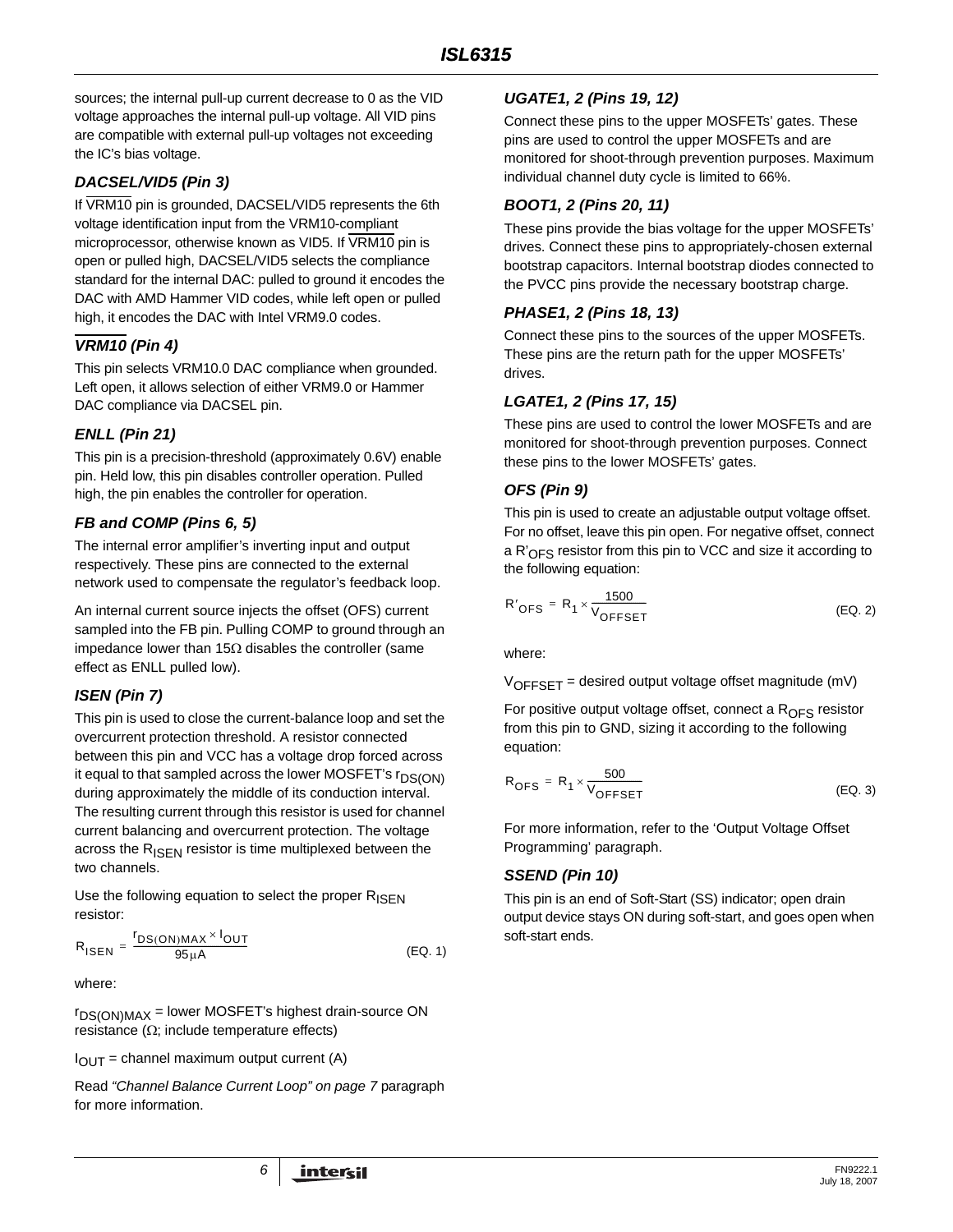# *Operation*

The ISL6315 employs simple voltage-mode control. Figure [1](#page-6-1)  shows a simplified diagram of the voltage regulation and current balance loops. Voltage feedback is used to precisely regulate the output voltage, while current feedback tightly controls the individual channel currents,  $I_{L1}$  and  $I_{L2}$ , and trips the OC protection, if so necessary.

### **VOLTAGE LOOP**

Feedback from the output voltage is applied via resistor R1 to the inverting input of the Error Amplifier. This signal can drive the Error Amplifier output either high or low, depending upon the output voltage. Low output voltage makes the amplifier output move towards a higher output voltage level. Amplifier output voltage is applied to the positive inputs of the PWM Circuit comparators via the channel current correction summing networks. Out-of-phase sawtooth signals are applied to the two PWM comparators inverting inputs. Increasing Error Amplifier voltage results in increased Comparator output duty cycle. This increased duty cycle signal is passed through the output drivers with no phase reversal to drive the external upper MOSFETs. Increased duty cycle or ON time for the upper MOSFET transistors results in increased output voltage to compensate for the low output voltage sensed.

### <span id="page-6-0"></span>**CHANNEL BALANCE CURRENT LOOP**

The current balance control loop works in a similar fashion to the voltage control loop, but with current control information applied individually to each channel's PWM circuit. The information used for this control is the voltage that is developed across the r<sub>DS(ON)</sub> of each lower MOSFET, while they are conducting. A single resistor converts and scales the voltage across the MOSFETs to a current that is applied to the Current Sensing circuit within the ISL6315. Output from these sensing circuits is applied to the current averaging circuit. Each PWM channel receives the difference current signal from the summing circuit that compares the average sensed current to the individual channel current. When a power channel's current is greater than the average current, the signal applied via the summing Correction circuit to the Comparator, reduces the output pulse width of the Comparator to compensate for the detected "above average" current in that channel.

### **MULTIPHASE POWER CONVERSION**

Multiphase power conversion provides a cost-effective power solution when load currents are no longer easily supported by single-phase converters. Although its greater complexity presents additional technical challenges, the multiphase approach offers cost-saving advantages with improved response time, superior ripple cancellation, and thermal distribution.



#### <span id="page-6-1"></span>**FIGURE 1. SIMPLIFIED BLOCK DIAGRAM OF THE ISL6315 VOLTAGE AND CURRENT FEEDBACK**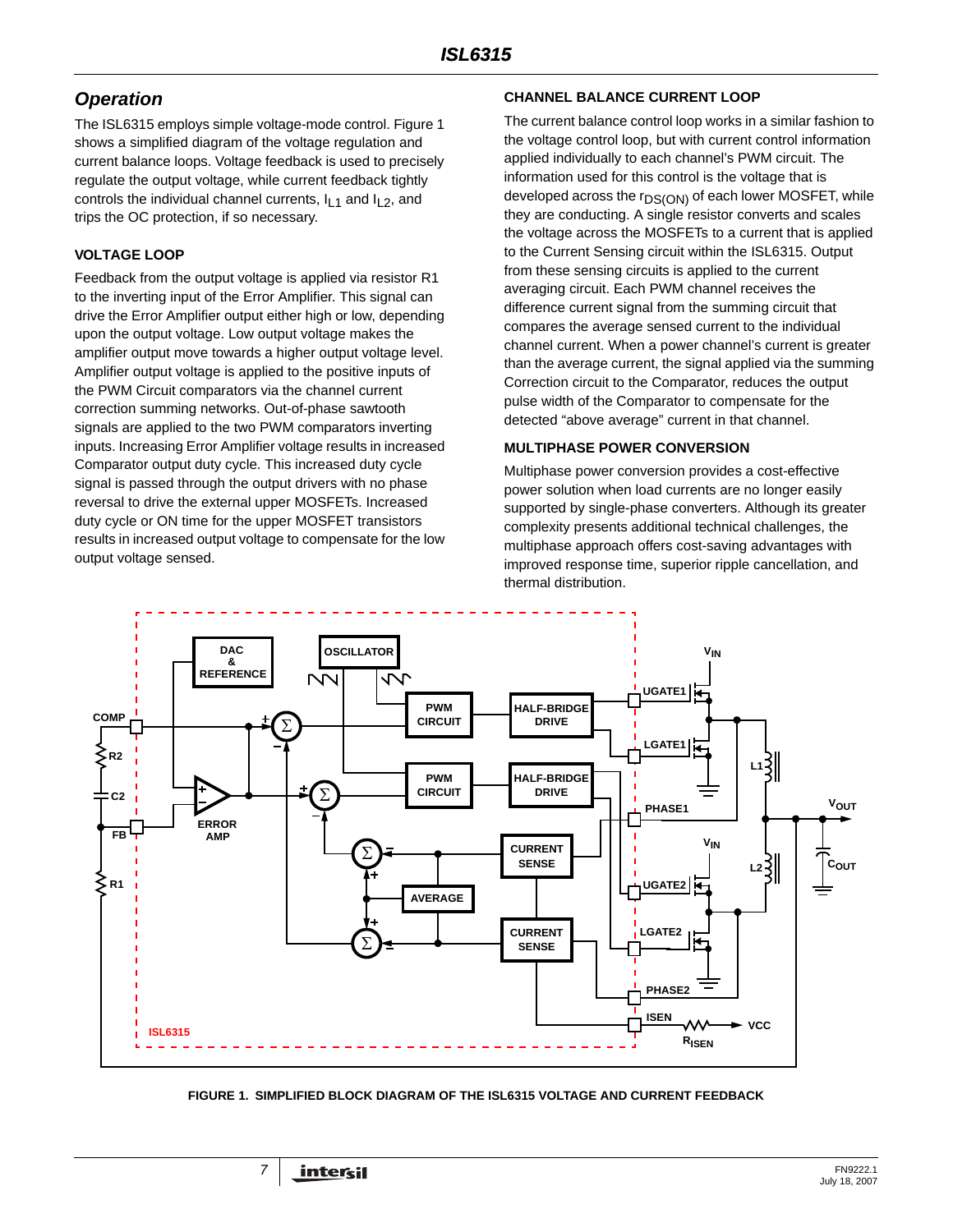### **INTERLEAVING**

The switching of each channel in a ISL6315-based converter is timed to be symmetrically out of phase with the other channel. As a result, the two-phase converter has a combined ripple frequency twice the frequency of one of its phases. In addition, the peak-to-peak amplitude of the combined inductor currents is proportionately reduced. Increased ripple frequency and lower ripple amplitude generally translate to lower per-channel inductance and lower total output capacitance for a given set of performance specifications.



#### **FIGURE 2. PWM AND INDUCTOR-CURRENT WAVEFORMS FOR 2-PHASE CONVERTER**

Figure 2 illustrates the additive effect on output ripple frequency. The two channel currents  $(I<sub>L1</sub>$  and  $I<sub>L2</sub>)$ , combine to form the AC ripple current and the DC load current. The ripple component has two times the ripple frequency of each individual channel current.

To understand the reduction of ripple current amplitude in the multiphase circuit, examine the equation representing an individual channel's peak-to-peak inductor current.

$$
I_{L, P\text{-}P} = \frac{(V_{\text{IN}} - V_{\text{OUT}}) \cdot V_{\text{OUT}}}{L \cdot f_{\text{S}} \cdot V_{\text{IN}}}
$$
 (EQ. 4)

 $V_{IN}$  and  $V_{OUT}$  are the input and output voltages, respectively, L is the single-channel inductor value, and  $f_S$  is the switching frequency.

The output capacitors conduct the ripple component of the inductor current. In the case of multiphase converters, the capacitor current is the sum of the ripple currents from each of the individual channels. Peak-to-peak ripple current,  $I_{P-P}$ , decreases by an amount proportional to the number of channels. Output-voltage ripple is a function of capacitance, capacitor equivalent series resistance (ESR), and inductor ripple current. Reducing the inductor ripple current allows

the designer to use fewer or less costly output capacitors (should output ripple be an important design parameter).

$$
I_{P-P} = \frac{(V_{1N} - N \cdot V_{OUT}) \cdot V_{OUT}}{L \cdot f_S \cdot V_{1N}}
$$
 (EQ. 5)



#### **FIGURE 3. INPUT CAPACITOR CURRENT AND INDIVIDUAL CHANNEL CURRENTS IN A 2-PHASE CONVERTER**

Another benefit of interleaving is the reduction of input ripple current. Input capacitance is determined in a large part by the maximum input ripple current. Multiphase topologies can improve overall system cost and size by lowering input ripple current and allowing the designer to reduce the cost of input capacitance. The example in Figure 3 illustrates input currents from a two-phase converter combining to reduce the total input ripple current.

Figure [12,](#page-18-0) part of the section entitled *["Input Capacitor](#page-17-0)  [Selection" on page 18](#page-17-0),* can be used to determine the inputcapacitor RMS current based on load current and duty cycle. The figure is provided as an aid in determining the optimal input capacitor solution.

#### **PWM OPERATION**

One switching cycle for the ISL6315 is defined as the time between consecutive PWM pulse terminations (turn-off of the upper MOSFET on a channel). Each cycle begins when a switching clock signal commands the upper MOSFET to go off. The other channel's upper MOSFET conduction is terminated 1/2 of a cycle later.

Once a channel's upper MOSFET is turned off, the lower MOSFET remains on for a minimum of 1/3 cycle. This forced off time is required to assure an accurate current sample. Following the 1/3-cycle forced off time, the controller enables the upper MOSFET output. Once enabled, the upper MOSFET output transitions high when the sawtooth signal crosses the adjusted error-amplifier output signal, as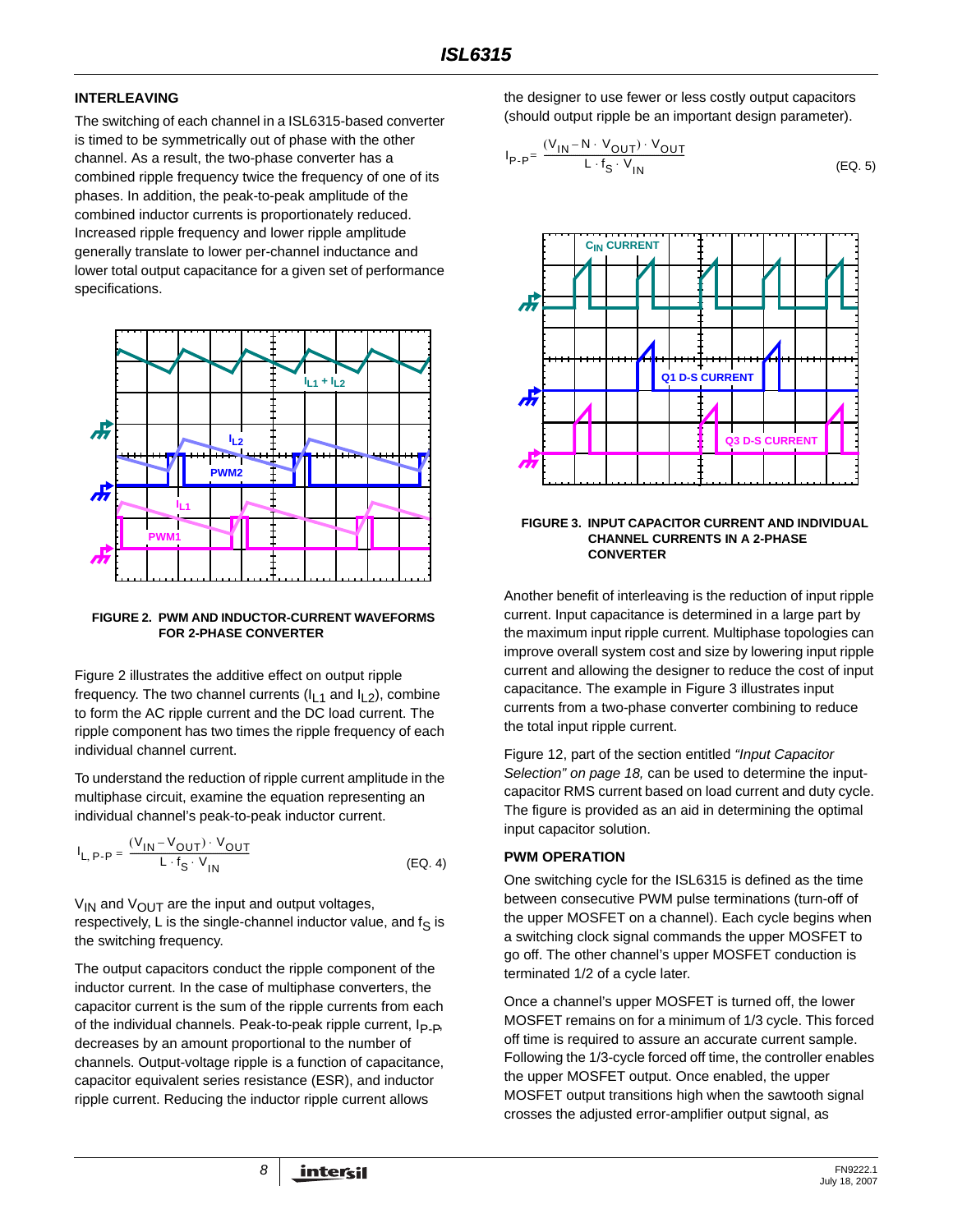illustrated in the ISL6315's block diagram. Just prior to the upper drive turning the MOSFET on, the lower MOSFET drive turns the freewheeling element off. The upper MOSFET is kept on until the clock signals the beginning of the next switching cycle and the PWM pulse is terminated.

### **CURRENT SENSING**

ISL6315 senses current by sampling the voltage across the lower MOSFET during its conduction interval. MOSFET  $r_{DS(ON)}$  sensing is a no-added-cost method to sense current for channel current balance and overcurrent protection.

The PHASE pins are used as inputs for each channel. Internal circuitry samples the lower MOSFETs' r<sub>DS(ON)</sub> voltage, once each cycle, during their conduction periods and time multiplexes the sampled voltages across the ISEN resistor. The current that is thus developed through the ISEN resistor is duplicated and used for channel current balancing and overcurrent detection.

### **CHANNEL-CURRENT BALANCE**

Another benefit of multiphase operation is the thermal advantage gained by distributing the dissipated heat over multiple devices and greater area. By doing this, the designer avoids the complexity of driving multiple parallel MOSFETs and the expense of using expensive heat sinks and exotic magnetic materials.

In order to fully realize the thermal advantage, it is important that each channel in a multiphase converter be controlled to deliver about the same current at any load level. Intersil multiphase controllers ensure current balance by comparing each channel's current to the average current delivered by all channels and making appropriate adjustments to each channel's pulse width based on the error. The error signal modifies the pulse width to correct any unbalance and force the error toward zero.

### **OVERCURRENT PROTECTION**

The individual channel currents, as sensed via the PHASE pins and scaled via the ISEN resistor, are continuously monitored and compared with an internal 95μA reference current. If both channels' currents exceed, at any time, the reference current, the overcurrent comparator triggers an overcurrent event. Similarly, an OC event is also triggered if either channel's current exceeds the 95μA reference for 7 consecutive switching cycles.

As a result of an OC event, output drives on both channels turn off both upper and lower MOSFETs. The system then waits in this state for a period of 4096 switching clock cycles.

The wait period is followed by a soft-start attempt*.* If the softstart attempt is successful, operation continues as normal. Should the soft-start attempt fail, the ISL6315 repeats the 2048-cycle wait period and follows with another soft-start attempt. This hiccup mode of operation continues indefinitely (as depicted in Figure 4) for as long as the controller is enabled or until the overcurrent condition is removed.



**FIGURE 4. OVERCURRENT BEHAVIOR IN HICCUP MODE**

### **OFFSET VOLTAGE PROGRAMMING**

The OFS pin allows a user to program a small positive or negative offset into the output voltage setting normally determined by the 5-bit DAC. The offset input was designed for small offset magnitudes, generally no larger than +/-100mV. As the offset is created by injecting a current into the FB pin, its magnitude is independent of the DAC setting and the offset of the output voltage is not detected by the internal monitoring blocks. In effect, offset shifts the response level for OVP protection: for example, a -50mV offset will cause the operating OVP threshold to be reached when the output voltage reaches 150mV above the DAC-set output voltage, instead of 200mV as it would be the case with no offset programmed. The equation presented in the OFS pin description holds true even if a resistor divider is used at the FB to raise the output voltage to a level above that set by the DAC.

### **OUTPUT VOLTAGE SETTING**

The ISL6315 uses a digital to analog converter (DAC) to generate a reference voltage based on the logic signals at the VID pins. The DAC decodes the 5 or 6-bit logic signals into one of the discrete voltages shown in Tables [1](#page-9-0) through [3](#page-10-0). Each VID pin is pulled up to an internal 1.2V voltage by weak current sources (about 45μA current, decreasing to 0 as the voltage at the VID pins varies from 0 to the internal 1.2V pull-up voltage). External pull-up resistors or active-high output stages can augment the pull-up current sources, up to a voltage of 5V.

. The ISL6315 accommodates three different DAC ranges: Intel VRM9.0, AMD Hammer, or Intel VRM10.0 - see *["Functional Pin Description" on page 5](#page-4-1)* for proper connections for desired DAC range compatibility.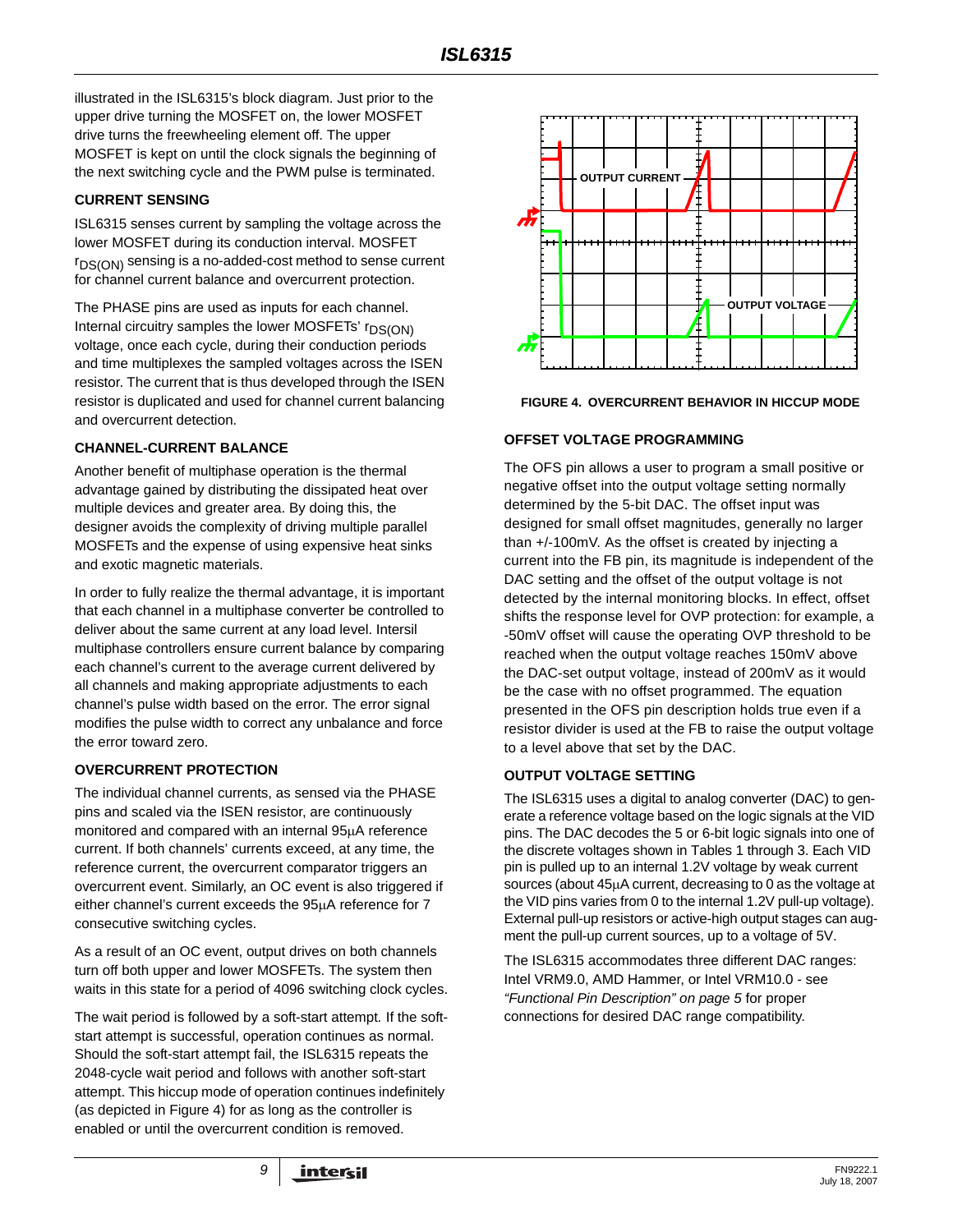### <span id="page-9-0"></span>**TABLE 1. AMD HAMMER VOLTAGE IDENTIFICATION CODES**

| VID4         | VID <sub>3</sub> | VID <sub>2</sub> | VID1         | VID <sub>0</sub> | <b>VDAC</b> |
|--------------|------------------|------------------|--------------|------------------|-------------|
| 1            | 1                | 1                | 1            | 1                | Off         |
| $\mathbf{1}$ | $\mathbf{1}$     | 1                | $\mathbf{1}$ | $\mathbf 0$      | 0.800       |
| 1            | 1                | 1                | 0            | 1                | 0.825       |
| 1            | 1                | 1                | 0            | 0                | 0.850       |
| 1            | $\mathbf{1}$     | 0                | $\mathbf{1}$ | 1                | 0.875       |
| 1            | 1                | 0                | 1            | 0                | 0.900       |
| 1            | 1                | 0                | 0            | 1                | 0.925       |
| 1            | $\mathbf{1}$     | 0                | 0            | 0                | 0.950       |
| 1            | $\mathbf 0$      | 1                | 1            | 1                | 0.975       |
| 1            | 0                | 1                | 1            | 0                | 1.000       |
| 1            | 0                | 1                | 0            | 1                | 1.025       |
| 1            | 0                | 1                | 0            | 0                | 1.050       |
| 1            | 0                | 0                | 1            | 1                | 1.075       |
| 1            | 0                | 0                | $\mathbf{1}$ | 0                | 1.100       |
| 1            | $\mathbf 0$      | 0                | 0            | 1                | 1.125       |
| 1            | 0                | 0                | 0            | 0                | 1.150       |
| 0            | 1                | 1                | 1            | 1                | 1.175       |
| 0            | 1                | 1                | 1            | 0                | 1.200       |
| 0            | 1                | 1                | 0            | $\mathbf{1}$     | 1.225       |
| 0            | 1                | 1                | 0            | 0                | 1.250       |
| 0            | 1                | 0                | 1            | 1                | 1.275       |
| 0            | 1                | 0                | 1            | 0                | 1.300       |
| 0            | 1                | 0                | 0            | 1                | 1.325       |
| 0            | 1                | 0                | 0            | 0                | 1.350       |
| 0            | 0                | 1                | 1            | 1                | 1.375       |
| 0            | 0                | 1                | $\mathbf{1}$ | 0                | 1.400       |
| 0            | 0                | 1                | 0            | $\mathbf{1}$     | 1.425       |
| 0            | $\pmb{0}$        | 1                | 0            | 0                | 1.450       |
| 0            | 0                | 0                | $\mathbf 1$  | 1                | 1.475       |
| 0            | 0                | 0                | $\mathbf{1}$ | 0                | 1.500       |
| 0            | 0                | 0                | 0            | 1                | 1.525       |
| 0            | $\mathsf 0$      | 0                | 0            | 0                | 1.550       |

#### **TABLE 2. VRM9 VOLTAGE IDENTIFICATION CODES**

| VID4         | VID3 | VID <sub>2</sub> | VID1         | VID <sub>0</sub> | <b>VDAC</b> |  |
|--------------|------|------------------|--------------|------------------|-------------|--|
| 1            | 1    | 1                | 1            | 1                | Off         |  |
| 1            | 1    | $\mathbf 1$      | 1            | 0                | 1.100       |  |
| $\mathbf 1$  | 1    | $\mathbf 1$      | 0            | 1                | 1.125       |  |
| 1            | 1    | 1                | 0            | 0                | 1.150       |  |
| 1            | 1    | 0                | $\mathbf{1}$ | 1                | 1.175       |  |
| $\mathbf 1$  | 1    | 0                | 1            | 0                | 1.200       |  |
| 1            | 1    | 0                | 0            | 1                | 1.225       |  |
| 1            | 1    | 0                | $\pmb{0}$    | 0                | 1.250       |  |
| 1            | 0    | $\mathbf 1$      | 1            | 1                | 1.275       |  |
| 1            | 0    | 1                | $\mathbf{1}$ | 0                | 1.300       |  |
| 1            | 0    | 1                | 0            | 1                | 1.325       |  |
| 1            | 0    | $\mathbf 1$      | 0            | 0                | 1.350       |  |
| 1            | 0    | 0                | 1            | 1                | 1.375       |  |
| 1            | 0    | 0                | $\mathbf{1}$ | 0                | 1.400       |  |
| $\mathbf 1$  | 0    | 0                | 0            | 1                | 1.425       |  |
| $\mathbf{1}$ | 0    | 0                | 0            | 0                | 1.450       |  |
| 0            | 1    | $\mathbf{1}$     | $\mathbf{1}$ | 1                | 1.475       |  |
| $\mathbf 0$  | 1    | 1                | 1            | 0                | 1.500       |  |
| 0            | 1    | 1                | 0            | 1                | 1.525       |  |
| 0            | 1    | 1                | 0            | 0                | 1.550       |  |
| $\mathbf 0$  | 1    | 0                | 1            | 1                | 1.575       |  |
| 0            | 1    | 0                | $\mathbf{1}$ | 0                | 1.600       |  |
| 0            | 1    | 0                | 0            | 1                | 1.625       |  |
| $\mathbf 0$  | 1    | 0                | 0            | 0                | 1.650       |  |
| 0            | 0    | 1                | $\mathbf{1}$ | 1                | 1.675       |  |
| 0            | 0    | 1                | 1            | 0                | 1.700       |  |
| 0            | 0    | $\mathbf 1$      | 0            | 1                | 1.725       |  |
| 0            | 0    | 1                | 0            | 0                | 1.750       |  |
| 0            | 0    | 0                | 1            | 1                | 1.775       |  |
| $\mathbf 0$  | 0    | 0                | 1            | $\pmb{0}$        | 1.800       |  |
| 0            | 0    | 0                | 0            | 1                | 1.825       |  |
| 0            | 0    | 0                | 0            | 0                | 1.850       |  |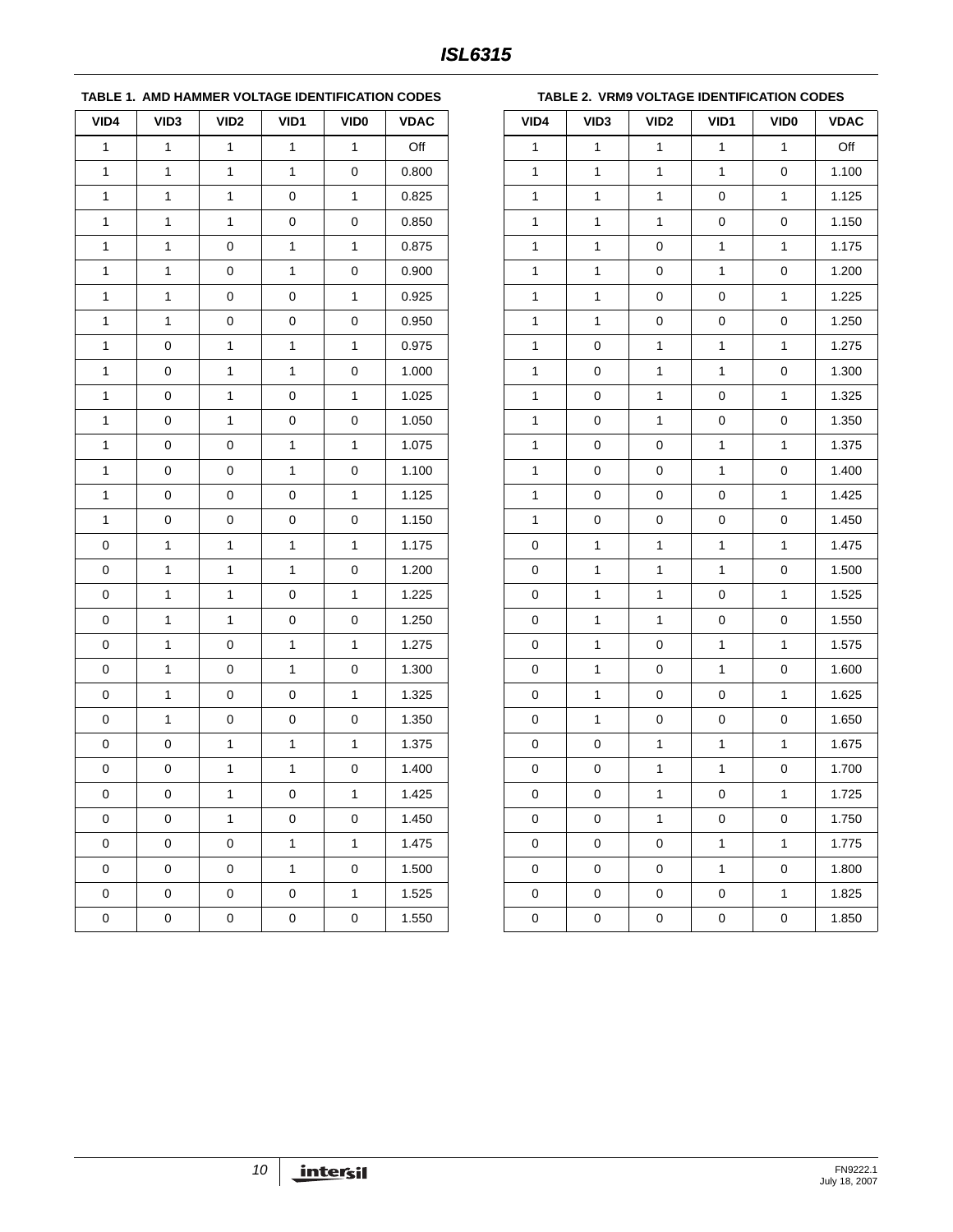#### <span id="page-10-0"></span>**TABLE 3. VRM10 VOLTAGE IDENTIFICATION CODES**

| VID4         | VID3         | VID <sub>2</sub> | VID1         | VID <sub>0</sub> | VID <sub>5</sub> | <b>VDAC</b> |
|--------------|--------------|------------------|--------------|------------------|------------------|-------------|
| 1            | 1            | 1                | $\mathbf{1}$ | $\mathbf{1}$     | 1                | Off         |
| 1            | 1            | 1                | 1            | 1                | 0                | Off         |
| 0            | 1            | 0                | 1            | $\mathbf 0$      | 0                | 0.8375      |
| 0            | $\mathbf{1}$ | 0                | $\sqrt{0}$   | 1                | $\mathbf{1}$     | 0.8500      |
| 0            | $\mathbf{1}$ | 0                | 0            | 1                | 0                | 0.8625      |
| 0            | $\mathbf 1$  | 0                | 0            | 0                | $\mathbf{1}$     | 0.8750      |
| 0            | 1            | 0                | 0            | 0                | 0                | 0.8875      |
| 0            | 0            | 1                | 1            | 1                | $\mathbf{1}$     | 0.9000      |
| $\mathbf 0$  | 0            | 1                | 1            | 1                | 0                | 0.9125      |
| 0            | 0            | 1                | 1            | $\pmb{0}$        | $\mathbf{1}$     | 0.9250      |
| 0            | 0            | 1                | 1            | 0                | 0                | 0.9375      |
| 0            | 0            | 1                | 0            | 1                | $\mathbf{1}$     | 0.9500      |
| 0            | 0            | 1                | 0            | $\mathbf{1}$     | 0                | 0.9625      |
| 0            | 0            | $\mathbf{1}$     | 0            | $\mathbf 0$      | $\mathbf{1}$     | 0.9750      |
| 0            | 0            | $\mathbf{1}$     | 0            | $\pmb{0}$        | 0                | 0.9875      |
| 0            | 0            | 0                | 1            | 1                | 1                | 1.0000      |
| 0            | 0            | 0                | 1            | 1                | 0                | 1.0125      |
| 0            | 0            | 0                | 1            | 0                | $\mathbf{1}$     | 1.0250      |
| 0            | 0            | 0                | 1            | 0                | 0                | 1.0375      |
| 0            | 0            | 0                | 0            | 1                | $\mathbf{1}$     | 1.0500      |
| 0            | 0            | 0                | 0            | 1                | 0                | 1.0625      |
| 0            | 0            | 0                | 0            | 0                | $\mathbf{1}$     | 1.0750      |
| $\mathbf 0$  | 0            | 0                | 0            | 0                | 0                | 1.0875      |
| 1            | 1            | 1                | 1            | 0                | $\mathbf{1}$     | 1.1000      |
| 1            | 1            | 1                | 1            | 0                | 0                | 1.1125      |
| 1            | 1            | $\mathbf{1}$     | 0            | 1                | 1                | 1.1250      |
| $\mathbf{1}$ | $\mathbf{1}$ | 1                | 0            | 1                | 0                | 1.1375      |
| 1            | $\mathbf 1$  | 1                | $\mathbf 0$  | $\mathbf 0$      | $\mathbf{1}$     | 1.1500      |
| $\mathbf{1}$ | 1            | 1                | 0            | 0                | 0                | 1.1625      |
| 1            | 1            | 0                | 1            | 1                | 1                | 1.1750      |
| 1            | 1            | 0                | 1            | 1                | 0                | 1.1875      |
| 1            | 1            | 0                | 1            | 0                | 1                | 1.2000      |
| 1            | 1            | 0                | 1            | 0                | 0                | 1.2125      |
| 1            | $\mathbf{1}$ | 0                | 0            | $\mathbf{1}$     | 1                | 1.2250      |
| 1            | $\mathbf{1}$ | 0                | 0            | 1                | 0                | 1.2375      |
| 1            | 1            | 0                | 0            | 0                | 1                | 1.2500      |
| 1            | $\mathbf{1}$ | 0                | 0            | 0                | 0                | 1.2625      |
| 1            | 0            | 1                | 1            | 1                | $\mathbf{1}$     | 1.2750      |
| 1            | 0            | 1                | 1            | 1                | 0                | 1.2875      |
| 1            | 0            | $\mathbf{1}$     | $\mathbf{1}$ | $\mathbf 0$      | 1                | 1.300       |
| 1            | 0            | 1                | 1            | 0                | 0                | 1.3125      |
| 1            | 0            | 1                | 0            | 1                | 1                | 1.3250      |
| 1            | 0            | 1                | 0            | 1                | 0                | 1.3375      |
| 1            | 0            | 1                | 0            | 0                | 1                | 1.3500      |
| 1            | 0            | 1                | 0            | 0                | 0                | 1.3625      |

**TABLE 3. VRM10 VOLTAGE IDENTIFICATION CODES (Continued)**

| VID4        | VID <sub>3</sub> | VID <sub>2</sub> | VID <sub>1</sub> | VID <sub>0</sub> | VID <sub>5</sub> | <b>VDAC</b> |
|-------------|------------------|------------------|------------------|------------------|------------------|-------------|
| 1           | 0                | $\mathbf 0$      | 1                | $\mathbf{1}$     | 1                | 1.3750      |
| 1           | 0                | $\mathbf 0$      | $\mathbf{1}$     | $\mathbf{1}$     | 0                | 1.3875      |
| 1           | 0                | $\mathbf 0$      | $\mathbf{1}$     | $\mathbf 0$      | $\mathbf{1}$     | 1.4000      |
| 1           | 0                | 0                | 1                | $\mathbf 0$      | 0                | 1.4125      |
| 1           | 0                | 0                | 0                | 1                | 1                | 1.4250      |
| 1           | 0                | $\mathbf 0$      | 0                | 1                | $\Omega$         | 1.4375      |
| 1           | $\mathbf{0}$     | $\mathbf 0$      | $\Omega$         | $\mathbf 0$      | $\mathbf{1}$     | 1.4500      |
| 1           | 0                | $\mathbf 0$      | 0                | $\mathbf 0$      | $\Omega$         | 1.4625      |
| $\mathbf 0$ | 1                | 1                | $\mathbf{1}$     | 1                | $\mathbf{1}$     | 1.4750      |
| $\mathbf 0$ | 1                | 1                | 1                | 1                | 0                | 1.4875      |
| 0           | 1                | 1                | 1                | 0                | 1                | 1.5000      |
| $\mathbf 0$ | 1                | 1                | 1                | 0                | 0                | 1.5125      |
| $\mathbf 0$ | $\overline{1}$   | 1                | 0                | $\mathbf{1}$     | $\mathbf{1}$     | 1.5250      |
| 0           | 1                | 1                | 0                | 1                | 0                | 1.5375      |
| $\mathbf 0$ | 1                | 1                | 0                | $\mathbf 0$      | 1                | 1.5500      |
| $\mathbf 0$ | $\mathbf{1}$     | 1                | 0                | $\mathbf 0$      | 0                | 1.5625      |
| $\mathbf 0$ | 1                | $\mathbf 0$      | 1                | $\mathbf{1}$     | $\mathbf{1}$     | 1.5750      |
| 0           | 1                | 0                | 1                | 1                | $\Omega$         | 1.5875      |
| 0           | $\mathbf{1}$     | $\pmb{0}$        | $\mathbf{1}$     | $\mathbf 0$      | $\mathbf{1}$     | 1.6000      |

### **DYNAMIC VID (VID-ON-THE-FLY)**

The ISL6315 is capable of executing on-the-fly output voltage changes. The way the ISL6315 reacts to a change in the VID code is dependent on the VID configuration. In VRM9 or AMD Hammer settings, the ISL6315 checks for a change in the VID code four times each switching cycle. The VID code is the bit pattern present at pins VID4-VID0. If a new code is established and it stays the same for 12 switching cycles, the ISL6315 begins changing the reference by making one step change every four switching cycles until it reaches the new VID code. Figure 5 depicts such a transition, from 1.5V to 1.7V.

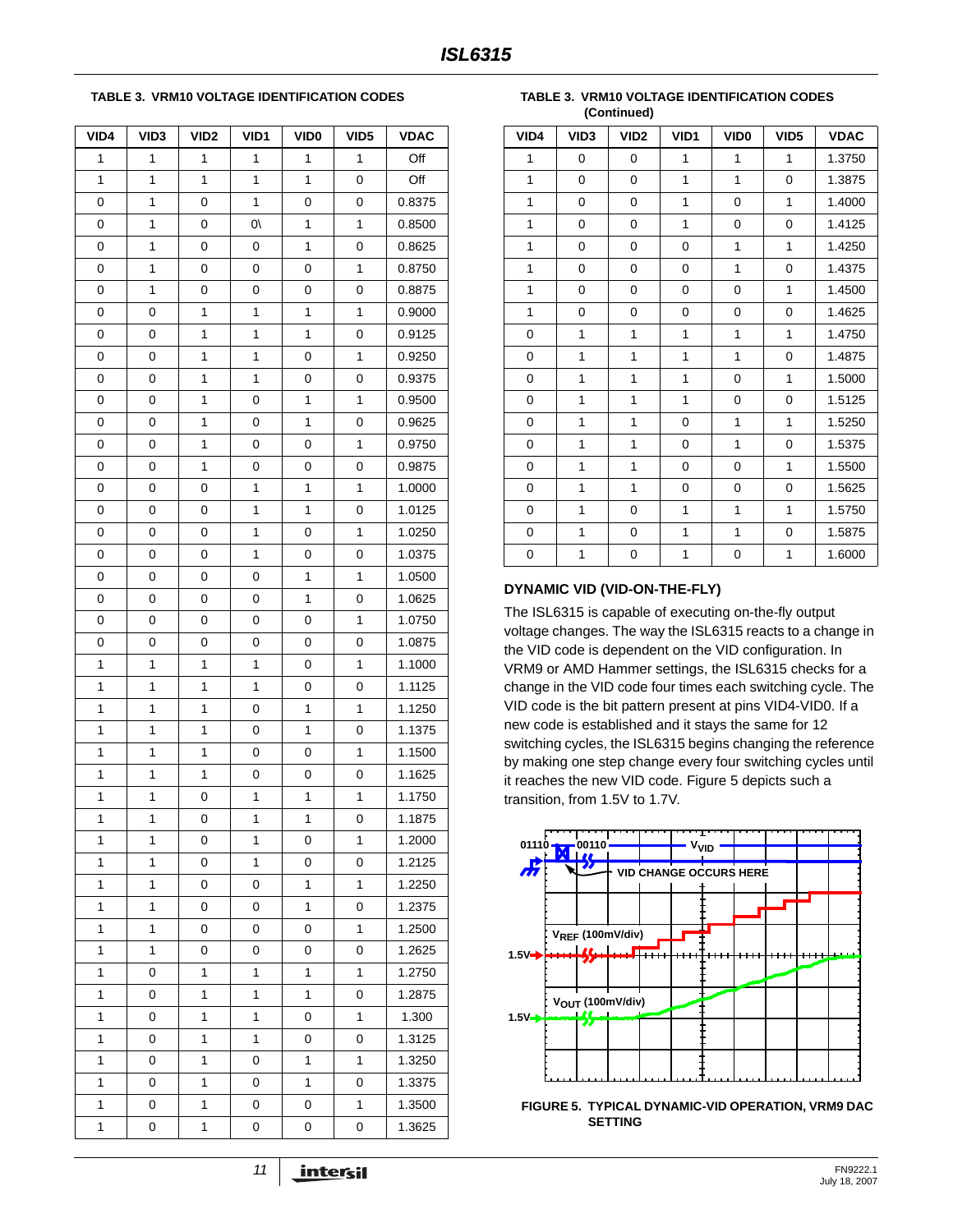In VRM10 setting, the ISL6315 checks for a change in the VID code six times each switching cycle. If a new code is established and it stays the same for 3 consecutive readings, the ISL6315 recognizes the change and increments the reference. Specific to VRM10, the processor controls the VID transitions and is responsible for incrementing or decrementing one VID step at a time. In VRM10 setting, the ISL6315 will immediately change the reference to the new requested value as soon as the request is validated; in cases where the reference step is too large, the sudden change can trigger overcurrent or overvoltage events.

In non-VRM10 settings, due to the way the ISL6315 recognizes VID code changes, up to one full switching period may pass before a VID change registers. Thus, the total time required for a VID change,  $t<sub>DVID</sub>$ , is dependent on the switching frequency (f<sub>S</sub>), the size of the change (ΔV<sub>ID</sub>), and the time required to register the VID change. The approximate time required for a ISL6315-based converter in VRM9 configuration running at typical  $f_S$  (222kHz) to perform a 1.5V to 1.7V reference voltage change is about 196μs, as calculated using the following equation (this example is also illustrated in Figure 5).

$$
t_{\text{DVID}} \cong \frac{1}{f_S} \left( \frac{4\Delta V_{\text{VID}}}{0.025} + 13 \right) \tag{Eq. 6}
$$

### **OVERVOLTAGE PROTECTION**

The ISL6315 benefits from a multi-tiered approach to overvoltage protection.

A pre-POR mechanism is at work while the chip does not have sufficient bias voltage to initiate an active response to an OV situation. Thus, while VCC is below its POR level, the lower drives are three-stated and internal 5kΩ (typically) resistors are connected from PHASE to their respective LGATE pins. As a result, output voltage, duplicated at the PHASE nodes via the output inductors, is effectively clamped at the lower MOSFETs' threshold level. This approach ensures no catastrophic output voltage can be developed at the output of an ISL6315-based regulator (for most typical applications).

The pre-POR mechanism is removed once the bias is above the POR level, and a fixed-threshold OVP goes into effect. Based on the specific chip configuration, the OVP goes into effect once the voltage sensed at the FB pin exceeds about 1.65V (Hammer/VR10) or 1.95V (VR9 configuration). Should the output voltage exceed these thresholds, the lower MOSFETs are turned on.

During soft-start, the OVP threshold changes to the higher of the fixed threshold (1.65V/1.95V) or the DAC setting plus 200mV. At the end of the soft-start, the OVP threshold changes to the DAC setting plus 200mV.

In any of the described post-POR functionality, OVP results in the turn-on of the lower MOSFETs. Once turned on, the lower MOSFETs are only turned off when the output voltage drops below the OV comparator's hysteretic threshold. The OVP process repeats if the voltage rises back above the designated threshold. The occurrence of an OVP event does not latch the controller; should the phenomenon be transitory, the controller resumes normal operation following such an event.

### **ON/OFF CONTROL**

The internal power-on reset circuit (POR) prevents the ISL6315 from starting before the bias voltage at VCC and PVCC reach the rising POR thresholds, as defined in *Electrical Specifications*. The POR levels are sufficiently high to guarantee that all parts of the ISL6315 can perform their functions properly once bias is applied to the part. While bias is below the rising POR thresholds, the controlled MOSFETs are kept in an off state.



#### **FIGURE 6. START-UP COORDINATION USING THRESHOLD-SENSITIVE ENABLE (ENLL) PIN**

A secondary disablement feature is available via the threshold-sensitive enable input (ENLL). This optional feature prevents the ISL6315 from operating until a certain other voltage rail is available and above some selectable threshold. For example, when down-converting off a 12V input, it may be desirable the ISL6315-based converter does not start up until the power input is sufficiently high. The schematic in Figure 6 demonstrates coordination of the ISL6315 with such a rail; the resistor components are chosen to enable the ISL6315 as the 12V input exceeds approximately 9.75V. Additionally, an open-drain or opencollector device can be used to wire-AND a second (or multiple) control signal, as shown in Figure 6. To defeat the threshold-sensitive enable, connect ENLL to VCC directly or via a pull-up resistor.

The '11111' VID code is reserved as a signal to the controller that no load is present. The controller is disabled while receiving this VID code and will subsequently start up upon receiving any other code.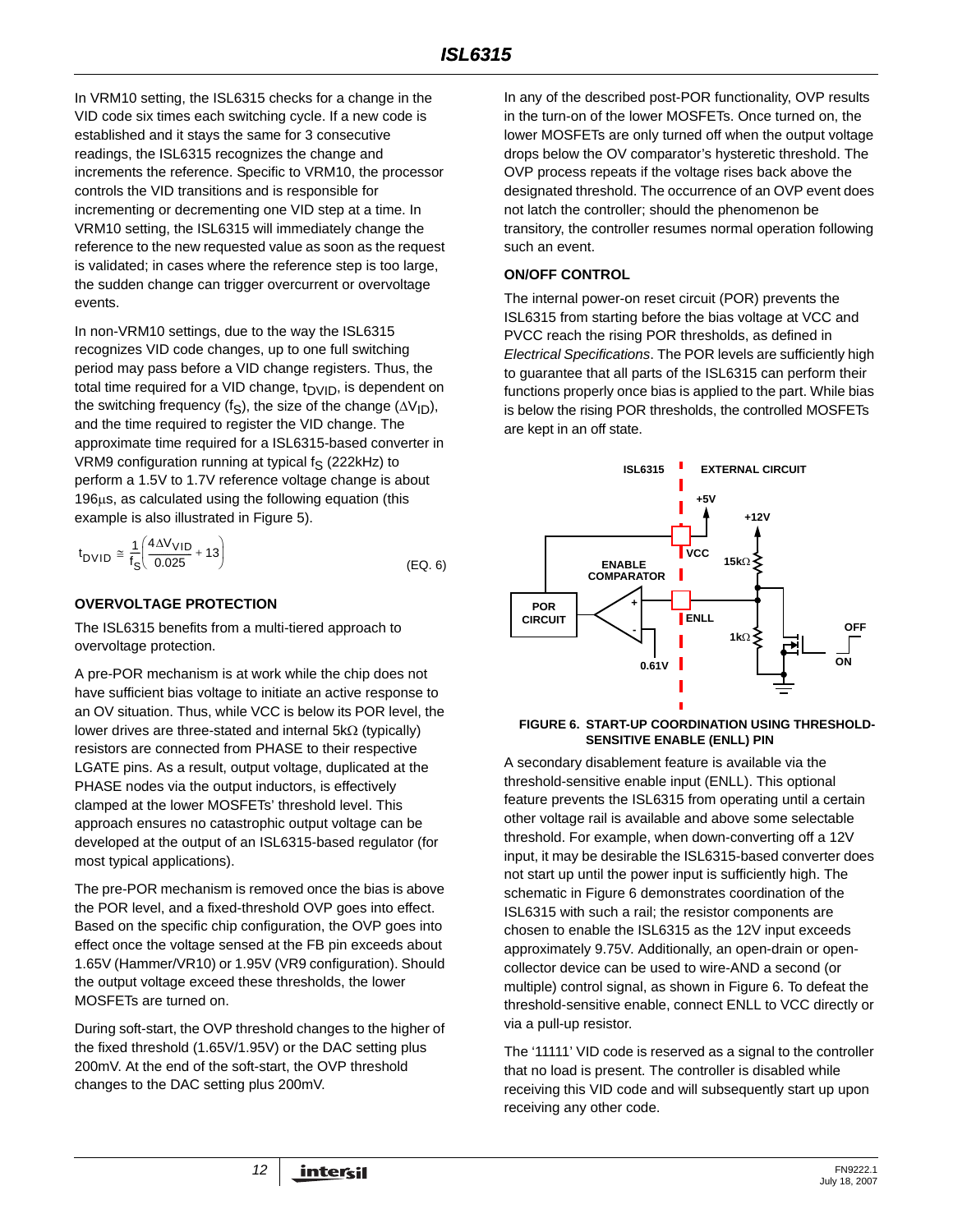In summary, for the ISL6315 to operate, the following conditions need be met: VCC and PVCC must be greater than their respective POR thresholds, the voltage at ENLL must be greater than 0.61V, and VID has to be different than '11111'. Once all these conditions are met, the controller immediately initiates a soft start sequence.

#### **SOFT-START**

The soft-start function allows the converter to bring up the output voltage in a controlled fashion, resulting in a linear ramp-up. Following a delay of 16 PHASE clock cycles (about 70μs) between enabling the chip and the start of the ramp, the output voltage progresses at a fixed rate of 12.5mV per 16 PHASE clock cycles.

Thus, the soft-start period (not including the 70μs wait) up to a given voltage,  $V_{\text{DAC}}$ , can be approximated by the following equation

$$
T_{SS} = \frac{V_{DAC} \cdot 1280}{f_S} \tag{Eq. 7}
$$

where  $V_{\text{DAC}}$  is the DAC-set VID voltage, and  $f_S$  is the switching frequency (typically 222kHz).

The ISL6315 also has the ability to start up into a pre-charged output, without causing any unnecessary disturbance. The FB pin is monitored during soft-start, and should it be higher than the equivalent internal ramping reference voltage, the output drives hold both MOSFETs off. Once the internal ramping reference exceeds the FB pin potential, the output drives are enabled, allowing the output to ramp from the pre-charged level to the final level dictated by the DAC setting. Should the output be pre-charged to a level exceeding the DAC setting, the output drives are enabled at the end of the soft-start period, leading to an abrupt correction in the output voltage down to the DAC-set level.



**FIGURE 7. SOFT-START WAVEFORMS FOR ISL6315-BASED MULTIPHASE CONVERTER**

#### **FREQUENCY COMPENSATION**

The ISL6315 multiphase converter behaves in a similar manner to a voltage-mode controller. This section highlights the design consideration for a voltage-mode controller requiring external compensation. To address a broad range of applications, a type-3 feedback network is recommended.



#### <span id="page-12-0"></span>**FIGURE 8. VOLTAGE-MODE BUCK CONVERTER COMPENSATION DESIGN**

Figure [8](#page-12-0) highlights the voltage-mode control loop for a synchronous-rectified buck converter, applicable, with a small number of adjustments, to the multiphase ISL6315 circuit. The output voltage  $(V<sub>OUT</sub>)$  is regulated to the reference voltage, VREF, level. The error amplifier output (COMP pin voltage) is compared with the oscillator (OSC) modified saw-tooth wave to provide a pulse-width modulated wave with an amplitude of  $V_{\text{IN}}$ at the PHASE node. The PWM wave is smoothed by the output filter (L and C). The output filter capacitor bank's equivalent series resistance is represented by the series resistor E.

The modulator transfer function is the small-signal transfer function of  $V_{\text{OUT}}/V_{\text{COMP}}$  This function is dominated by a DC gain, given by d<sub>MAX</sub>V<sub>IN</sub>/V<sub>OSC</sub>, and shaped by the output filter, with a double pole break frequency at  $F_{LC}$  and a zero at  $F_{\text{CF}}$ . For the purpose of this analysis, L and D represent the individual channel inductance and its DCR divided by 2 (equivalent parallel value of the two output inductors), while C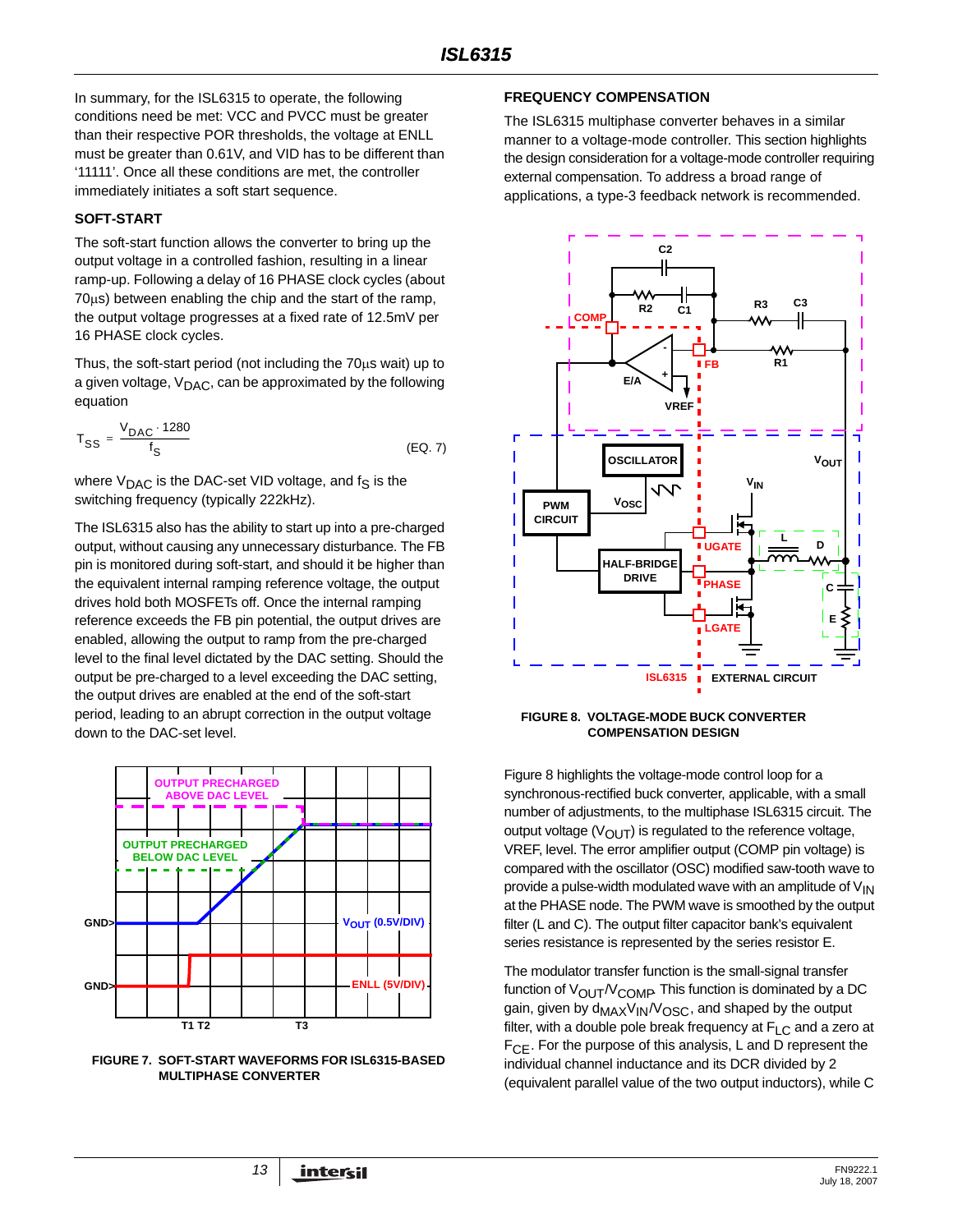and E represents the total output capacitance and its equivalent series resistance.

$$
F_{LC} = \frac{1}{2\pi \cdot \sqrt{L \cdot C}} \qquad F_{CE} = \frac{1}{2\pi \cdot C \cdot E} \qquad (EQ. 8)
$$

The compensation network consists of the error amplifier (internal to the ISL6315) and the external R1-R3, C1-C3 components. The goal of the compensation network is to provide a closed loop transfer function with high 0dB crossing frequency ( $F_0$ ; typically 0.1 to 0.3 of  $F_{SW}$ ) and adequate phase margin (better than 45°). Phase margin is the difference between the closed loop phase at  $F_{0dB}$  and 180°. The equations that follow relate the compensation network's poles, zeros and gain to the components (R1, R2, R3, C1, C2, and C3) in Figure [8.](#page-12-0) Use the following guidelines for locating the poles and zeros of the compensation network:

1. Select a value for R1 (1kΩ to 5kΩ, typically). Calculate value for R2 for desired converter bandwidth  $(F_0)$ .

$$
R2 = \frac{V_{OSC} \cdot R1 \cdot F_0}{d_{MAX} \cdot V_{IN} \cdot F_{LC}}
$$
 (EQ. 9)

2. Calculate C1 such that  $F_{Z1}$  is placed at a fraction of the  $F_{LC}$ , at 0.1 to 0.75 of  $F_{LC}$  (to adjust, change the 0.5 factor to desired number). The higher the quality factor of the output filter and/or the higher the ratio  $F_{CE}/F_{LC}$ , the lower the  $F_{Z1}$ frequency (to maximize phase boost).

$$
C1 = \frac{1}{2\pi \cdot R2 \cdot 0.5 \cdot F_{LC}}
$$
 (EQ. 10)

3. Calculate C2 such that  $F_{P1}$  is placed at  $F_{CE}$ .

$$
C2 = \frac{C1}{2\pi \cdot R2 \cdot C1 \cdot F_{CE} - 1}
$$
 (EQ. 11)

4. Calculate R3 such that  $F_{Z2}$  is placed at  $F_{LC}$ . Calculate C3 such that  $F_{P2}$  is placed below  $F_{SW}$  (typically, 0.5 to 1.0 times  $F_{SW}$ ).  $F_{SW}$  represents the per-channel switching frequency. Change the numerical factor to reflect desired placement of this pole. Placement of  $F_{P2}$  lower in frequency helps reduce the gain of the compensation network at high frequency, in turn reducing the HF ripple component at the COMP pin and minimizing resultant duty cycle jitter.

$$
R3 = \frac{R1}{F_{SW}} - 1
$$
  
\n
$$
C3 = \frac{1}{2\pi \cdot R3 \cdot 0.7 \cdot F_{SW}}
$$
 (EQ. 12)

It is recommended a mathematical model is used to plot the loop response. Check the loop gain against the error amplifier's open-loop gain. Verify phase margin results and adjust as necessary. The following equations describe the

frequency response of the modulator  $(G_{\text{MOD}})$ , feedback compensation ( $G_{FB}$ ) and closed-loop response ( $G_{CL}$ ):

$$
G_{MOD}(f) = \frac{d_{MAX} \cdot V_{IN}}{V_{OSC}} \cdot \frac{1 + s(f) \cdot E \cdot C}{1 + s(f) \cdot (E + D) \cdot C + s^{2}(f) \cdot L \cdot C}
$$

$$
G_{FB}(f) = \frac{1 + s(f) \cdot R2 \cdot C1}{s(f) \cdot R1 \cdot (C1 + C2)}.
$$
\n(EQ. 13)\n
$$
\frac{1 + s(f) \cdot (R1 + R3) \cdot C3}{(1 + s(f) \cdot R3 \cdot C3) \cdot (1 + s(f) \cdot R2 \cdot (\frac{C1 \cdot C2}{C1 + C2}))}
$$

 $G_{CL}(f) = G_{MOD}(f) \cdot G_{FB}(f)$  where,  $s(f) = 2\pi \cdot f \cdot j$ 

#### **COMPENSATION BREAK FREQUENCY EQUATIONS**

$$
F_{Z1} = \frac{1}{2\pi \cdot R2 \cdot C1} \qquad F_{P1} = \frac{1}{2\pi \cdot R2 \cdot \frac{C1 \cdot C2}{C1 + C2}}
$$
  

$$
F_{Z2} = \frac{1}{2\pi \cdot (R1 + R3) \cdot C3} \qquad F_{P2} = \frac{1}{2\pi \cdot R3 \cdot C3} \qquad (EQ. 14)
$$

Figure [9](#page-13-0) shows an asymptotic plot of the DC/DC converter's gain vs. frequency. The actual Modulator Gain has a high gain peak dependent on the quality factor (Q) of the output filter, which is not shown. Using the above guidelines should yield a compensation gain similar to the curve plotted. The open loop error amplifier gain bounds the compensation gain. Check the compensation gain at  $F_{P2}$  against the capabilities of the error amplifier. The closed loop gain,  $G_{CL}$ , is constructed on the log-log graph of Figure [9](#page-13-0) by adding the modulator gain,  $G_{\text{MOD}}$ (in dB), to the feedback compensation gain,  $G_{FB}$  (in dB). This is equivalent to multiplying the modulator transfer function and the compensation transfer function and then plotting the resulting gain.



<span id="page-13-0"></span>**FIGURE 9. ASYMPTOTIC BODE PLOT OF CONVERTER GAIN**

A stable control loop has a gain crossing with close to a -20dB/decade slope and a phase margin greater than 45°. Include worst case component variations when determining phase margin. The mathematical model presented makes a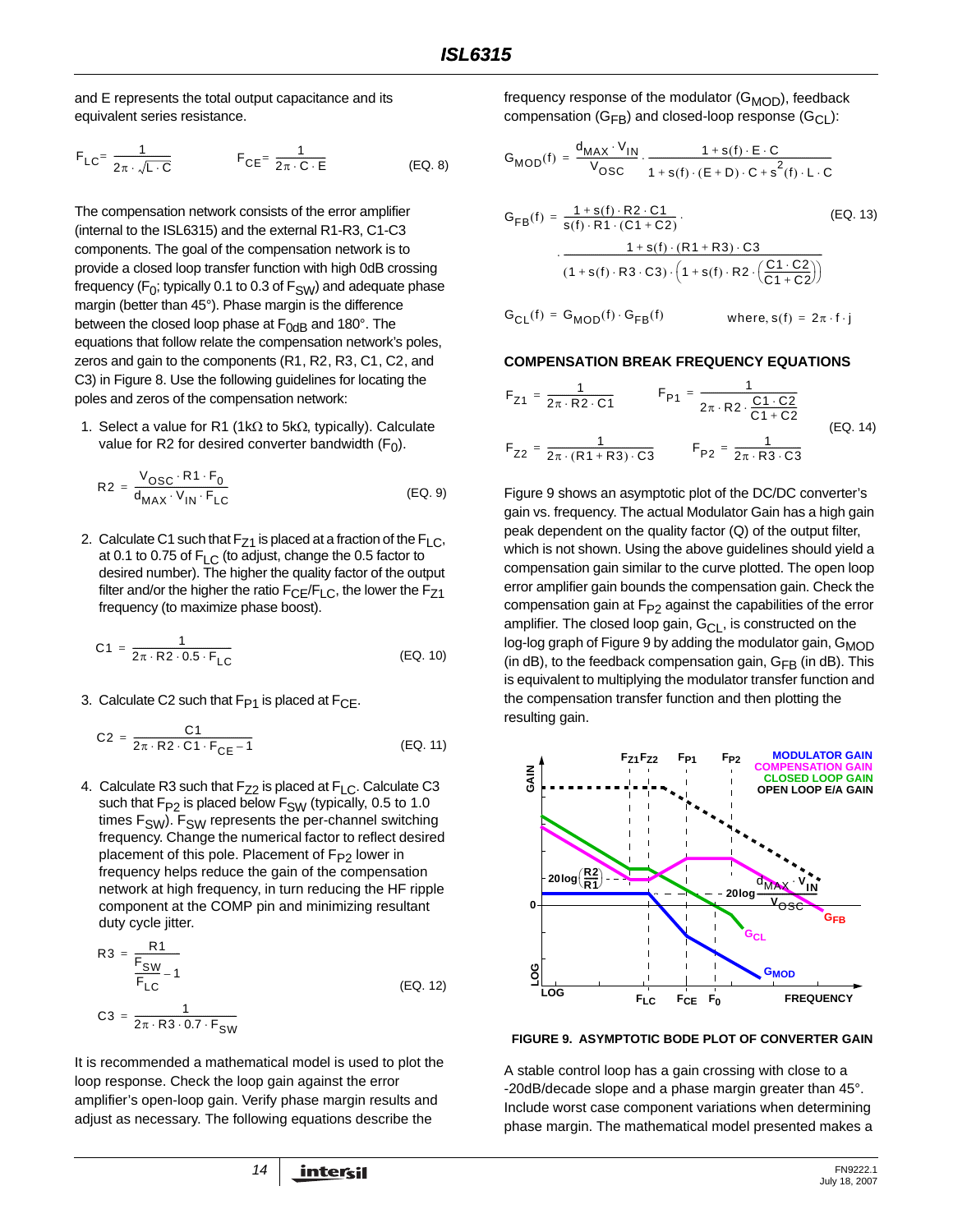number of approximations and is generally not accurate at frequencies approaching or exceeding half the switching frequency. When designing compensation networks, select target crossover frequencies in the range of 10% to 30% of the per-channel switching frequency, F<sub>SW</sub>.

## *General Application Design Guide*

This design guide is intended to provide a high-level explanation of the steps necessary to create a multiphase power converter. It is assumed that the reader is familiar with many of the basic skills and techniques referenced below. In addition to this guide, Intersil provides complete reference designs that include schematics, bills of materials, and example board layouts for all common microprocessor applications.

## *MOSFETs*

Given the fixed switching frequency of the ISL6315 and the integrated output drives, the selection of MOSFETs revolves closely around the current each MOSFET is required to conduct, the capability of the devices to dissipate heat, as well as the characteristics of available heat sinking. Since the ISL6315 drives the MOSFETs with 5V, the selection of appropriate MOSFETs should be done by comparing and evaluating their characteristics at this specific  $V_{GS}$  bias voltage.

### **LOWER MOSFET POWER CALCULATION**

Since virtually all of the heat loss in the lower MOSFET is conduction loss (due to current conducted through the channel resistance, r<sub>DS(ON)</sub>), a quick approximation for heat dissipated in the lower MOSFET can be found in the following equation:

$$
P_{LMOS1} = r_{DS(ON)} \left[ \left( \frac{I_{OUT}}{2} \right)^2 (1 - D) + \frac{I_{L,P-P}(1 - D)}{12} \right] \quad (EQ. 15)
$$

where:  $I_M$  is the maximum continuous output current,  $I_L$ ,  $P$ - $P$ is the peak-to-peak inductor current, and D is the duty cycle (approximately  $V_{\text{OUT}}/V_{\text{IN}}$ ).

An additional term can be added to the lower-MOSFET loss equation to account for additional loss accrued during the dead time when inductor current is flowing through the lower-MOSFET body diode. This term is dependent on the diode forward voltage at  $I_M$ ,  $V_{D(ON)}$ ; the switching frequency, f<sub>S</sub>; and the length of dead times,  $t_{d1}$  and  $t_{d2}$ , at the beginning and the end of the lower-MOSFET conduction interval, respectively.

$$
P_{LMOS2} = V_{D(ON)}f_S \left[ \left( \frac{I_{OUT}}{2} + \frac{I_{P-P}}{2} \right) t_{d1} + \left( \frac{I_{OUT}}{2} - \frac{I_{P-P}}{2} \right) t_{d2} \right] \tag{EQ.16}
$$

The above equation assumes the current through the lower MOSFET is always positive; if so, the total power dissipated in each lower MOSFET is approximated by the summation of P<sub>LMOS1</sub> and P<sub>LMOS2</sub>.

### **UPPER MOSFET POWER CALCULATION**

In addition to  $r_{DS(ON)}$  losses, a large portion of the upper-MOSFET losses are switching losses, due to currents conducted through the device while the input voltage is present as V<sub>DS</sub>. Upper MOSFET losses can be divided into separate components, separating the upper-MOSFET switching losses, the lower-MOSFET body diode reverse recovery charge loss, and the upper MOSFET  $r_{DS(ON)}$ conduction loss.

In most typical circuits, when the upper MOSFET turns off, it continues to conduct the inductor current until the voltage at the phase node falls below ground. Once the lower MOSFET begins conducting (via its body diode or enhancement channel), the current in the upper MOSFET falls to zero. In the following equation, the required time for this commutation is  $t_1$ and the associated power loss is PUMOS.1.

$$
P_{UMOS,1} \approx V_{IN} \left( \frac{I_{OUT}}{N} + \frac{I_{L,P-P}}{2} \right) \left( \frac{t_1}{2} \right) f_S
$$
 (EQ. 17)

Similarly, the upper MOSFET begins conducting as soon as it begins turning on. Assuming the inductor current is in the positive domain, the upper MOSFET sees approximately the input voltage applied across its drain and source terminals, while it turns on and starts conducting the inductor current. This transition occurs over a time  $t_2$ , and the approximate the power loss is PUMOS,2.

$$
P_{UMOS,2} \approx V_{IN} \left(\frac{I_{OUT}}{N} - \frac{I_{L,P-P}}{2}\right) \left(\frac{t_2}{2}\right) f_S
$$
 (EQ. 18)

A third component involves the lower MOSFET's reverserecovery charge,  $Q_{RR}$ . Since the lower MOSFET's body diode conducts the full inductor current before it has fully switched to the upper MOSFET, the upper MOSFET has to provide the charge required to turn off the lower MOSFET's body diode. This charge is conducted through the upper MOSFET across VIN, the power dissipated as a result, P<sub>UMOS, 3</sub> can be approximated as:

$$
P_{UMOS,3} = V_{IN} Q_{rr} f_S
$$
 (EQ. 19)

Lastly, the conduction loss part of the upper MOSFET's power dissipation, P<sub>UMOS, 4</sub>, can be calculated using the following equation:

$$
P_{UMOS,4} = r_{DS(ON)} \left[ \left( \frac{I_{OUT}}{N} \right)^2 d + \frac{I_{P-P}}{12} \right]
$$
 (EQ. 20)

In this case, of course,  $r_{DS(ON)}$  is the ON resistance of the upper MOSFET.

The total power dissipated by the upper MOSFET at full load can be approximated as the summation of these results. Since the power equations depend on MOSFET parameters, choosing the correct MOSFETs can be an iterative process that involves repetitively solving the loss equations for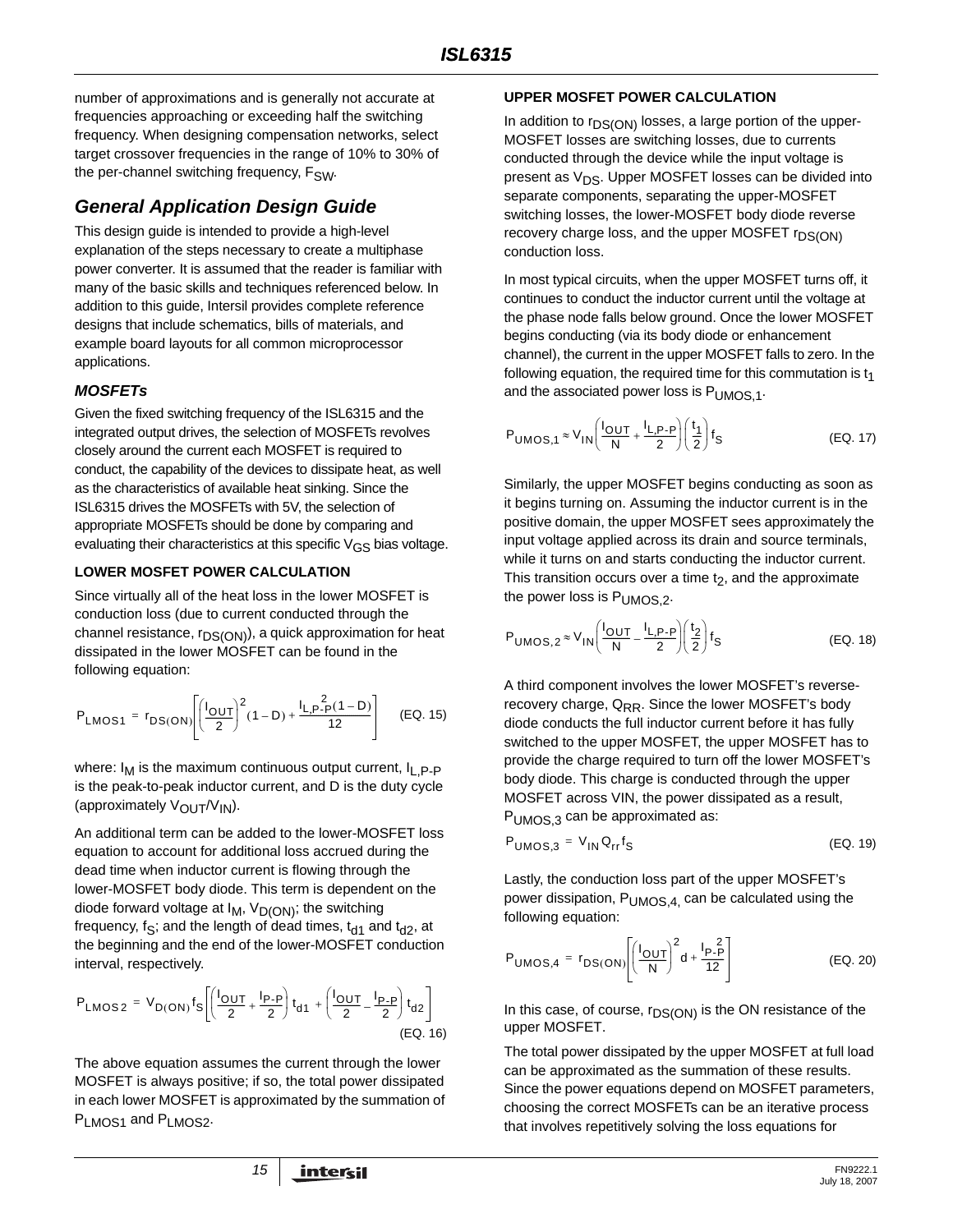different MOSFETs and different switching frequencies until converging upon the best solution.

### **OUTPUT FILTER DESIGN**

The output inductors and the output capacitor bank together form a low-pass filter responsible for smoothing the square wave voltage at the phase nodes. Additionally, the output capacitors must also provide the energy required by a fast transient load during the short interval of time required by the controller and power train to respond. Because it has a low bandwidth compared to the switching frequency, the output filter limits the system transient response leaving the output capacitor bank to supply the load current or sink the inductor currents, all while the current in the output inductors increases or decreases to meet the load demand.

In high-speed converters, the output capacitor bank is amongst the costlier (and often the physically largest) parts of the circuit. Output filter design begins with consideration of the critical load parameters: maximum size of the load step, ΔI, the load-current slew rate, di/dt, and the maximum allowable output voltage deviation under transient loading, ΔVMAX. Capacitors are characterized according to their capacitance, ESR, and ESL (equivalent series inductance).

At the beginning of the load transient, the output capacitors supply all of the transient current. The output voltage will initially deviate by an amount approximated by the voltage drop across the ESL. As the load current increases, the voltage drop across the ESR increases linearly until the load current reaches its final value. The capacitors selected must have sufficiently low ESL and ESR so that the total outputvoltage deviation is less than the allowable maximum. Neglecting the contribution of inductor current and regulator response, the output voltage initially deviates according to the following equation:

$$
\Delta V \approx (ESL) \frac{di}{dt} + (ESR) \Delta I
$$
 (EQ. 21)

The filter capacitor must have sufficiently low ESL and ESR so that  $\Delta V < \Delta V_{MAX}$ .

Most capacitor solutions rely on a mixture of high-frequency capacitors with relatively low capacitance in combination with bulk capacitors having high capacitance but limited high-frequency performance. Minimizing the ESL of the high-frequency capacitors allows them to support the output voltage as the current increases. Minimizing the ESR of the bulk capacitors allows them to supply the increased current with less output voltage deviation.

The ESR of the bulk capacitors is also responsible for the majority of the output-voltage ripple. As the bulk capacitors sink and source the inductor AC ripple current, a voltage develops across the bulk-capacitor ESR equal to  $I_{P-P}$ . Thus, once the output capacitors are selected and a maximum allowable ripple voltage,  $V_{P-P(MAX)}$ , is determined from an analysis of the available output voltage budget, the following equation can be used to determine a lower limit on the output inductance.

$$
L \ge ESR \cdot \frac{(V_{IN} - 2 \cdot V_{OUT}) \cdot V_{OUT}}{f_S \cdot V_{IN} \cdot V_{P\text{-}P(MAX)}} \tag{Eq. 22}
$$

Since the capacitors are supplying a decreasing portion of the load current while the regulator recovers from the transient, the capacitor voltage becomes slightly depleted. The output inductors must be capable of assuming the entire load current before the output voltage decreases more than  $\Delta V_{MAX}$ . This places an upper limit on inductance.

$$
L \le \frac{4 \cdot C \cdot V_{OUT}}{(\Delta I)^2} \cdot (\Delta V_{MAX} - \Delta I \cdot ESR)
$$
 (EQ. 23)

While the previous equation addresses the leading edge, the following equation gives the upper limit on L for cases where the trailing edge of the current transient causes a greater output voltage deviation than the leading edge.

$$
L \leq \frac{2.5 \cdot C}{(\Delta I)^2} \cdot (\Delta V_{MAX} - \Delta I \cdot ESR) \cdot (V_{IN} - V_O)
$$
 (EQ. 24)

Normally, the trailing edge dictates the selection of L, since duty cycles are usually less than 50%. Nevertheless, both inequalities should be evaluated, and L should be selected based on the lower of the two results. In all equations in this paragraph, L is the per-channel inductance and C is the total output bulk capacitance.

### **LAYOUT CONSIDERATIONS**

MOSFETs switch very fast and efficiently. The speed with which the current transitions from one device to another causes voltage spikes across the interconnecting impedances and parasitic circuit elements. These voltage spikes can degrade efficiency, radiate noise into the circuit and lead to device overvoltage stress. Careful component layout and printed circuit design minimizes the voltage spikes in the converter. Consider, as an example, the turnoff transition of the upper PWM MOSFET. Prior to turnoff, the upper MOSFET was carrying channel current. During the turnoff, current stops flowing in the upper MOSFET and is picked up by the lower MOSFET. Any inductance in the switched current path generates a large voltage spike during the switching interval. Careful component selection, tight layout of the critical components, and short, wide circuit traces minimize the magnitude of voltage spikes.

There are two sets of critical components in a DC/DC converter using a ISL6315 controller. The power components are the most critical because they switch large amounts of energy. Next are small signal components that connect to sensitive nodes or supply critical bypassing current and signal coupling.

Note that as the ISL6315 does not allow external adjustment of the channel-to-channel current balancing (current information is multiplexed across a single  $R_{\text{ISFN}}$  resistor), it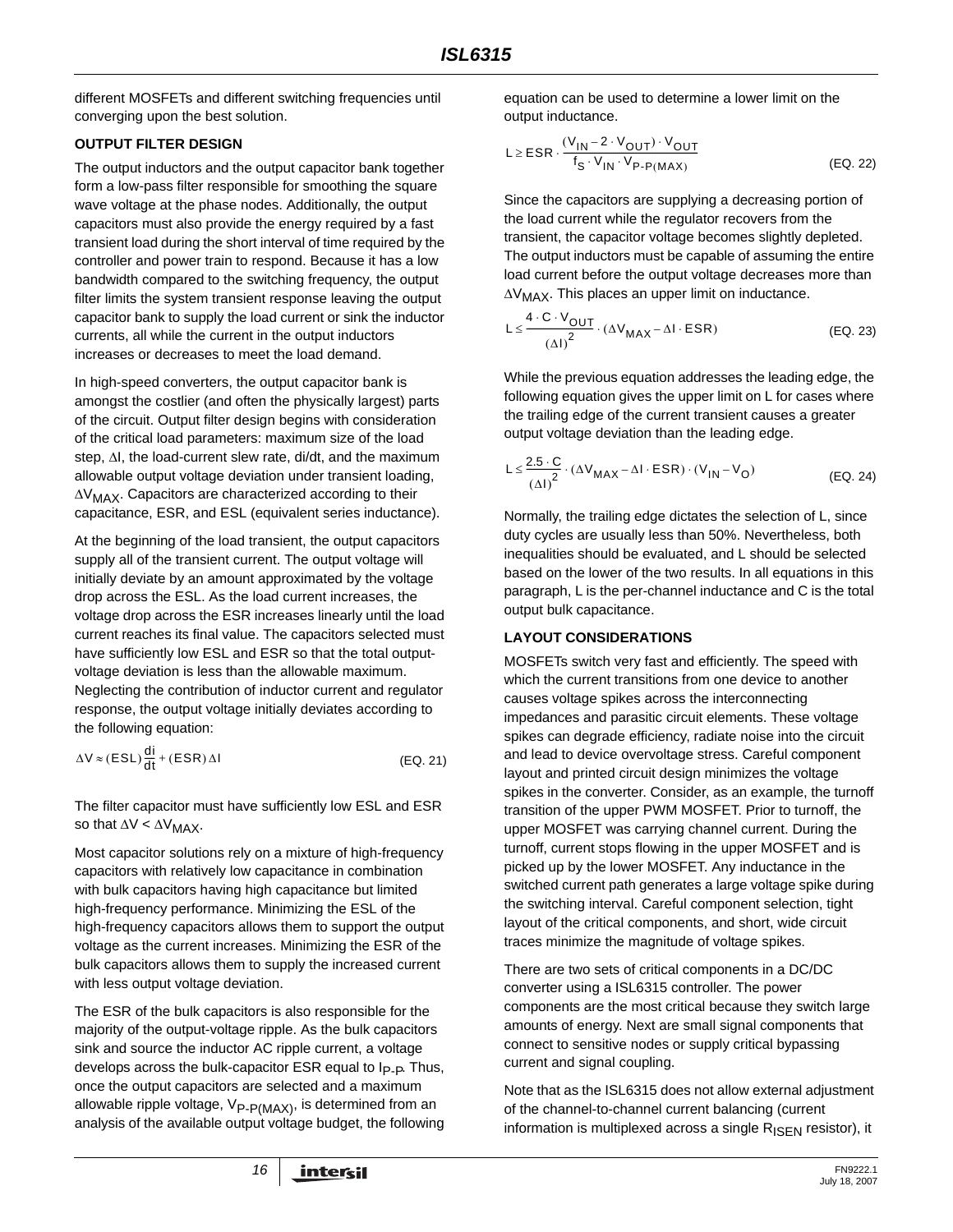is important to have a symmetrical layout, preferably with the controller equidistantly located from the two power trains it controls. Equally important are the gate drive lines (UGATE, LGATE, PHASE): since they drive the power train MOSFETs using short, high current pulses, it is important to size them accordingly and reduce their overall impedance. Equidistant placement of the controller to the two power trains also helps keeping these traces equally long (equal impedances, resulting in similar driving of both sets of MOSFETs).

The power components should be placed first. Locate the input capacitors close to the power switches. Minimize the length of the connections between the input capacitors,  $C_{1N}$ , and the power switches. Locate the output inductors and output capacitors between the MOSFETs and the load. Locate the high-frequency decoupling capacitors (ceramic) as close as practicable to the decoupling target, making use of the shortest connection paths to any internal planes, such

as vias to GND immediately next, or even onto the capacitor solder pad.

The critical small components include the bypass capacitors for VCC and PVCC. Locate the bypass capacitors, C<sub>BP</sub>, close to the device. It is especially important to locate the components associated with the feedback circuit close to their respective controller pins, since they belong to a highimpedance circuit loop, sensitive to EMI pick-up. It is important to place the  $R_{\text{ISEN}}$  resistor close to the respective terminal of the ISL6315.

A multi-layer printed circuit board is recommended. Figure [10](#page-16-0)  shows the connections of the critical components for one output channel of the converter. Note that capacitors  $C_{xx}$ <sub>IN</sub> and  $C_{XXOUT}$  could each represent numerous physical capacitors. Dedicate one solid layer, usually the one underneath the component side of the board, for a ground



<span id="page-16-0"></span>**FIGURE 10. PRINTED CIRCUIT BOARD POWER PLANES AND ISLANDS**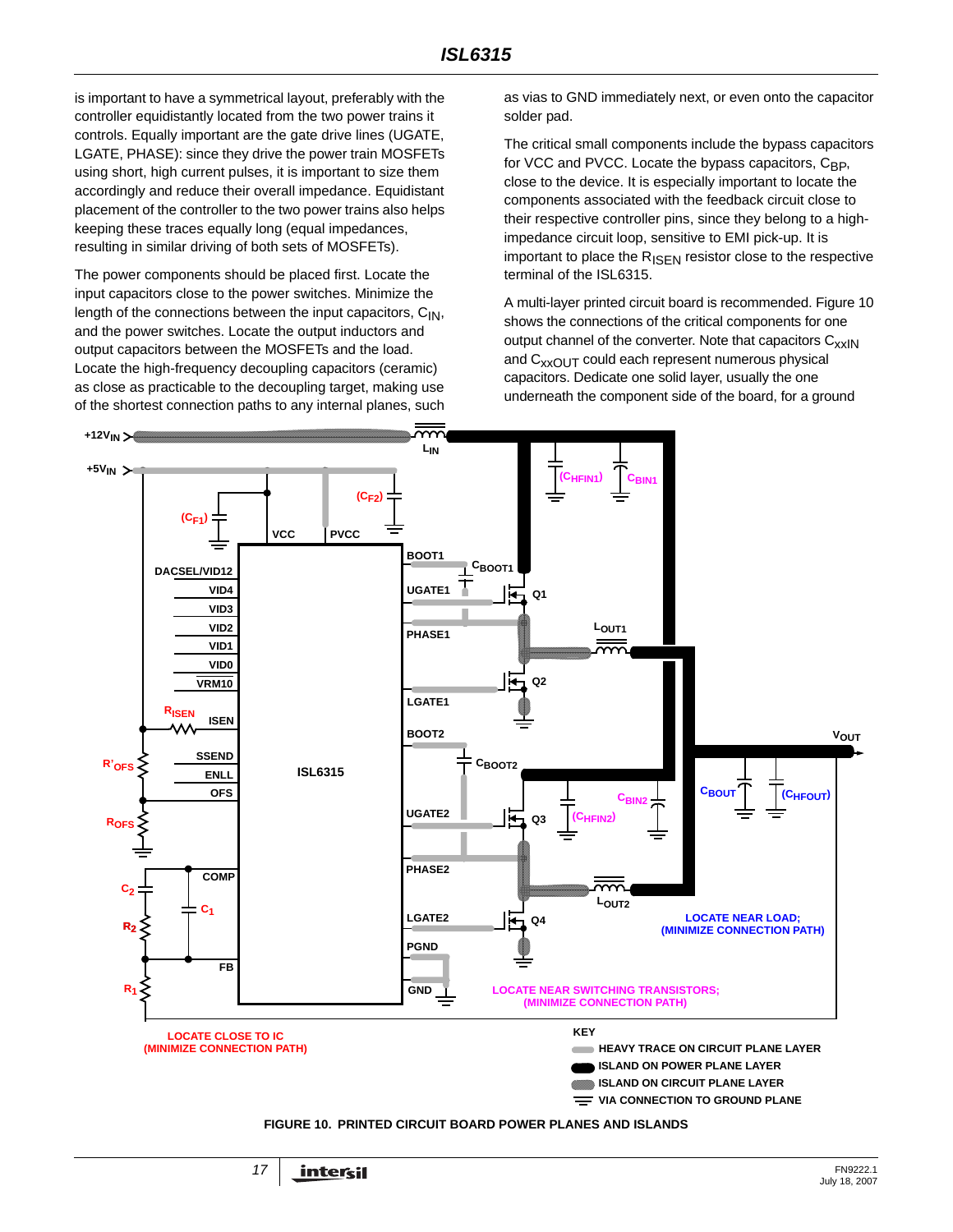plane and make all critical component ground connections with vias to this layer. Dedicate another solid layer as a power plane and break this plane into smaller islands of common voltage levels. Keep the metal runs from the PHASE terminal to inductor  $L_{\text{OUT}}$  short. The power plane should support the input power and output power nodes. Use copper filled polygons on the top and bottom circuit layers for the phase nodes. Use the remaining printed circuit layers for small signal wiring. The wiring traces from the IC to the MOSFETs' gates and sources should be sized to carry at least one ampere of current (0.02" to 0.05").

# *Component Selection Guidelines*

### *Output Capacitor Selection*

The output capacitor is selected to meet both the dynamic load requirements and the voltage ripple requirements. The load transient a microprocessor impresses is characterized by high slew rate (di/dt) current demands. In general, multiple high quality capacitors of different size and dielectric are paralleled to meet the design constraints.

Should the load be characterized by high slew rates, attention should be particularly paid to the selection and placement of high-frequency decoupling capacitors (MLCCs, typically multi-layer ceramic capacitors). High frequency capacitors supply the initially transient current and slow the load rate-ofchange seen by the bulk capacitors. The bulk filter capacitor values are generally determined by the ESR (effective series resistance) and capacitance requirements.

High frequency decoupling capacitors should be placed as close to the power pins of the load, or for that reason, to any decoupling target they are meant for, as physically possible. Attention should be paid as not to add inductance in the circuit board wiring that could cancel the usefulness of these low inductance components. Consult with the manufacturer of the load on specific decoupling requirements.

Use only specialized low-ESR capacitors intended for switching-regulator applications for the bulk capacitors. The bulk capacitor's ESR determines the output ripple voltage and the initial voltage drop following a high slew-rate transient's edge. In most cases, multiple capacitors of small case size perform better than a single large case capacitor.

Bulk capacitor choices include aluminum electrolytic, OS-Con, Tantalum and even ceramic dielectrics. An aluminum electrolytic capacitor's ESR value is related to the case size with lower ESR available in larger case sizes. However, the equivalent series inductance (ESL) of these capacitors increases with case size and can reduce the usefulness of the capacitor to high slew-rate transient loading. Unfortunately, ESL is not a specified parameter. Consult the capacitor manufacturer and/or measure the capacitor's impedance with frequency to help select a suitable component.

### *Output Inductor Selection*

One of the parameters limiting the converter's response to a load transient is the time required to change the inductor current. In a multiphase converter, small inductors reduce the response time with less impact to the total output ripple current (as compared to single-phase converters).

The output inductor of each power channel controls the ripple current. The control IC is stable for channel ripple current (peak-to-peak) up to twice the average current. A single channel's ripple current is approximated by:

$$
I_{L, P\text{-}P} = \frac{V_{\text{IN}} - V_{\text{OUT}}}{F_{\text{SW}} \cdot L} \times \frac{V_{\text{OUT}}}{V_{\text{IN}}}
$$
 (EQ. 25)





<span id="page-17-1"></span>The current from multiple channels tend to cancel each other and reduce the total ripple current. The total output ripple current can be determined using the curve in Figure [11;](#page-17-1) it provides the total ripple current as a function of duty cycle and number of active channels, normalized to the parameter K<sub>NORM</sub> at zero duty cycle.

$$
K_{NORM} = \frac{V_{OUT}}{L \cdot F_{SW}}
$$
 (EQ. 26)

where L is the channel inductor value.

Find the intersection of the active channel curve and duty cycle for your particular application. The resulting ripple current multiplier from the y-axis is then multiplied by the normalization factor, K<sub>NORM</sub>, to determine the total output ripple current for the given application.

| $\Delta I$ <sub>TOTAL</sub> = $K_{NORM} \cdot K_{CM}$ | (EQ. 27) |
|-------------------------------------------------------|----------|
|-------------------------------------------------------|----------|

### <span id="page-17-0"></span>*Input Capacitor Selection*

The important parameters for the bulk input capacitors are the voltage rating and the RMS current rating. For reliable operation, select bulk input capacitors with voltage and current ratings above the maximum input voltage and largest RMS current required by the circuit. The capacitor voltage rating should be at least 1.25 times greater than the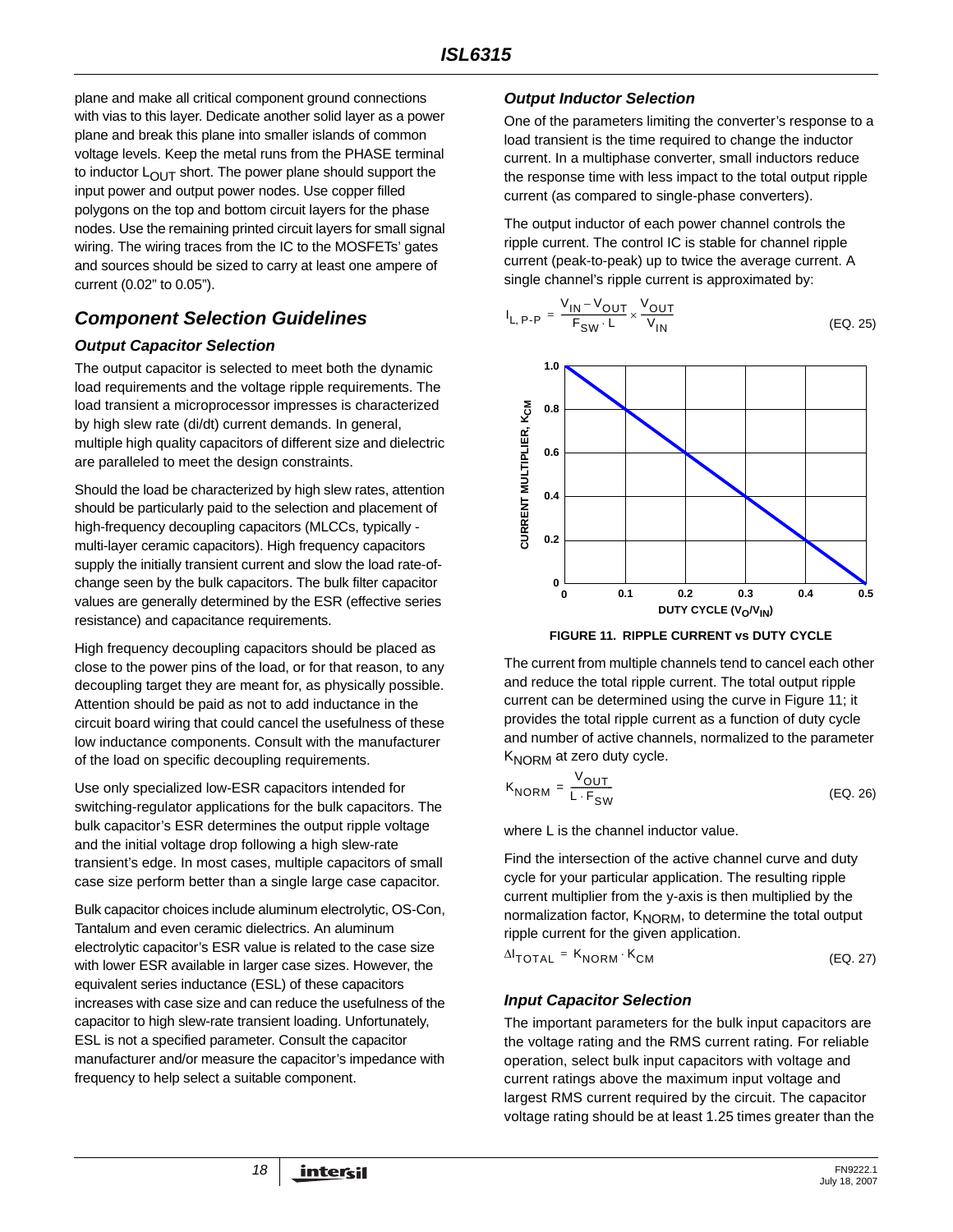maximum input voltage. The input RMS current required for a multiphase converter can be approximated with the aid of Figure [12.](#page-18-0)



#### <span id="page-18-0"></span>**FIGURE 12. NORMALIZED INPUT RMS CURRENT vs DUTY CYCLE FOR A 2-PHASE CONVERTER**

As the input capacitors are responsible for sourcing the AC component of the input current flowing into the upper MOSFETs, their RMS current capacity must be sufficient to handle the AC component of the current drawn by the upper MOSFETs. Figure [12](#page-18-0) can be used to determine the inputcapacitor RMS current function of duty cycle, maximum sustained output current  $(I<sub>O</sub>)$ , and the ratio of the peak-topeak inductor current  $(I_1, P_P)$  to the maximum sustained load current,  $I_{\Omega}$ . Figure [12](#page-18-0) can also be used as a reference demonstrating the dramatic reduction in input capacitor RMS current in a 2-phase DC/DC converter, as compared to a single-phase regulator.

Use a mix of input bypass capacitors to control the input voltage ripple. Use ceramic capacitance for the high frequency decoupling and bulk capacitors to supply the RMS current. Minimize the connection path inductance of the high frequency decoupling ceramic capacitors (from drain of upper MOSFET to source of lower MOSFET).

For bulk capacitance, several electrolytic or high-capacity MLC capacitors may be needed. For surface mount designs, solid tantalum capacitors can be used, but caution must be exercised with regard to the capacitor surge current rating. These capacitors must be capable of handling the surgecurrent at power-up.

> All Intersil U.S. products are manufactured, assembled and tested utilizing ISO9000 quality systems. Intersil Corporation's quality certifications can be viewed at www.intersil.com/design/quality

*Intersil products are sold by description only. Intersil Corporation reserves the right to make changes in circuit design, software and/or specifications at any time without notice. Accordingly, the reader is cautioned to verify that data sheets are current before placing orders. Information furnished by Intersil is believed to be accurate and* reliable. However, no responsibility is assumed by Intersil or its subsidiaries for its use; nor for any infringements of patents or other rights of third parties which may result *from its use. No license is granted by implication or otherwise under any patent or patent rights of Intersil or its subsidiaries.*

For information regarding Intersil Corporation and its products, see www.intersil.com